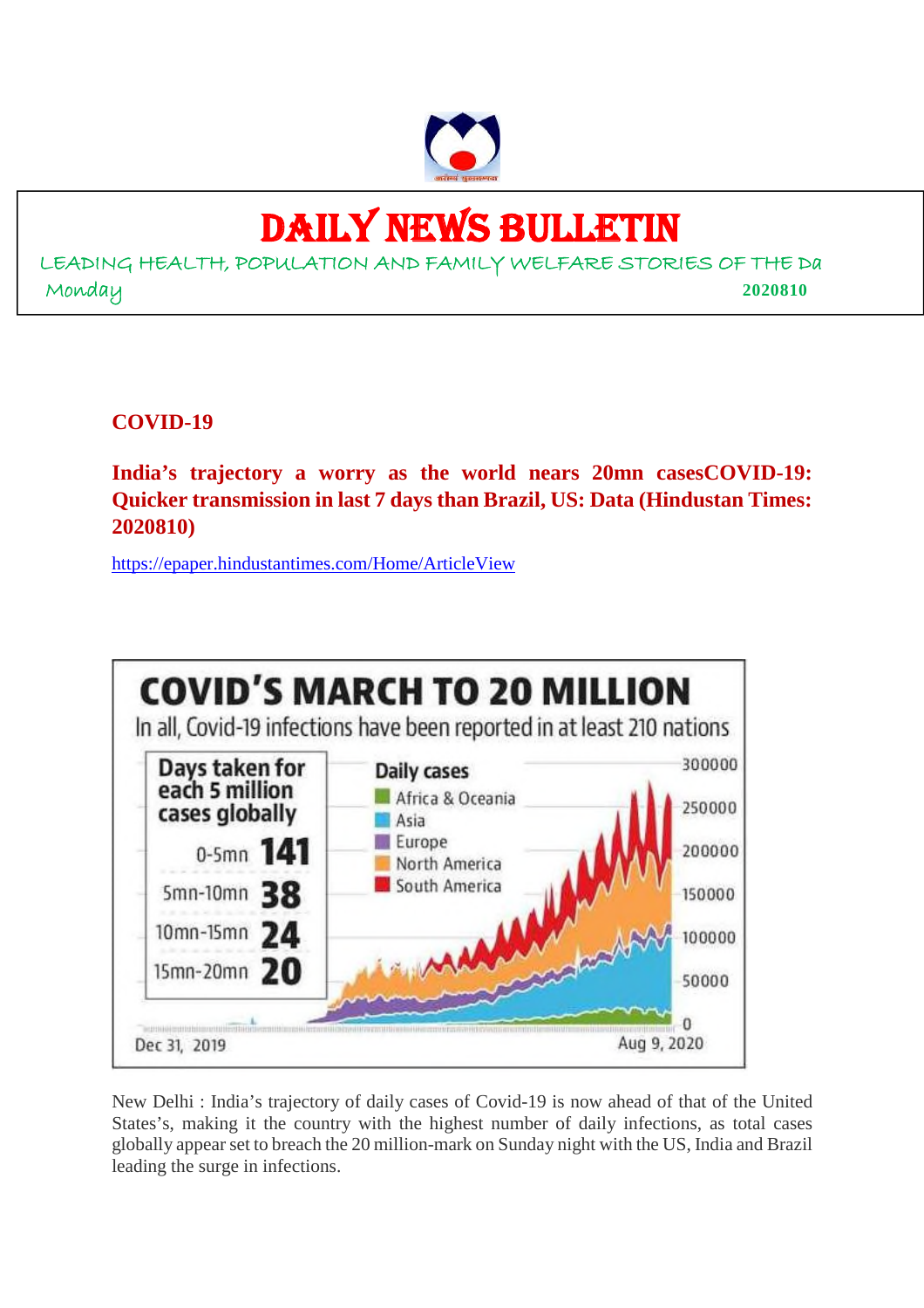As the pandemic accelerates in some of the world's most populous regions, 19,922,762 total cases of the coronavirus disease had been recorded across the world till late Sunday night with 731,747 fatalities — reflecting a global case fatality rate of 3.7%. Of these, 2,212,737 cases and 44,462 deaths have been reported in India (CFR of 2.01%), which is the third worst-hit nation in the world after the US and Brazil.

In the seven-day period between August 1 and August 8, India reported 399,263 new Covid-19 cases against 384,089 cases in the US — the highest and second highest most daily cases globally. This is the first time the average weekly trajectory in India eclipsed United States's, which has been hit the hardest by the pandemic by a significant margin. The average daily new cases over the past week indicates India may be beginning to close the gap.

To be sure, the US on Sunday reached the extraordinary milestone of five million cases, more than twice those in India. Even Brazil, which breached the three million-mark on Sunday, has nearly 800,000 more cases than India, so the latter may not be overtaking the two worst-hit countries any time soon.

Brazil had the third highest number of daily cases on average in the above mentioned time period – 304,493. In the seven days before that, India reported 366,196 new infections while the US reported 447,026 and Brazil 312,442, according to HT's dashboard and Worldometer. This is the first time in a month-and-a-half that any country's cases have grown faster than the US's. The last time this happened was on June 25, when Brazil was reporting a steady spike in cases and the second surge of cases in the US was only kicking off.

Among the three worst-hit nations, only India's trajectory is currently rising — the other two have been reporting a near-steady decline in new infections over the past few weeks.

Together, US, Brazil and India were responsible for more than 1.1 million (61%) of the 1.8 million new cases reported across the world. In all, infections have been reported in at least 210 countries and territories since the first cases were identified in China in December 2019. After a rapid initial outbreak, China managed to control the outbreak by the end of February. However, by then, the virus spread to several other countries, particularly in Europe. Italy became one of the earliest hot spots of the outbreak in Europe along with Spain, the United Kingdom and Germany.

The World Health Organization declared the outbreak a public health emergency on January 30, 2020, and a pandemic on March 11, 2020. The US, meanwhile, has been the worst-hit nation in the world since it overtook China on March 26. As of Sunday night, it has more than 5,166,319 cases and 165,269 deaths.

In terms of continents, nearly a third (31%) of cases have come from North America, followed by Asia's 25% of cases and South America's 24% of cases. Europe accounts for over 15% of all confirmed cases in the world.

As countries across the world started lifting months of lockdowns, many that had largely controlled a first wave, started seeing a second wave. Key among them was the US, but cases have also been rising in Europe the past few weeks with nations such as Spain, Italy reporting new batches.

© 2020 All Rights Reserved. Powered by *Summit*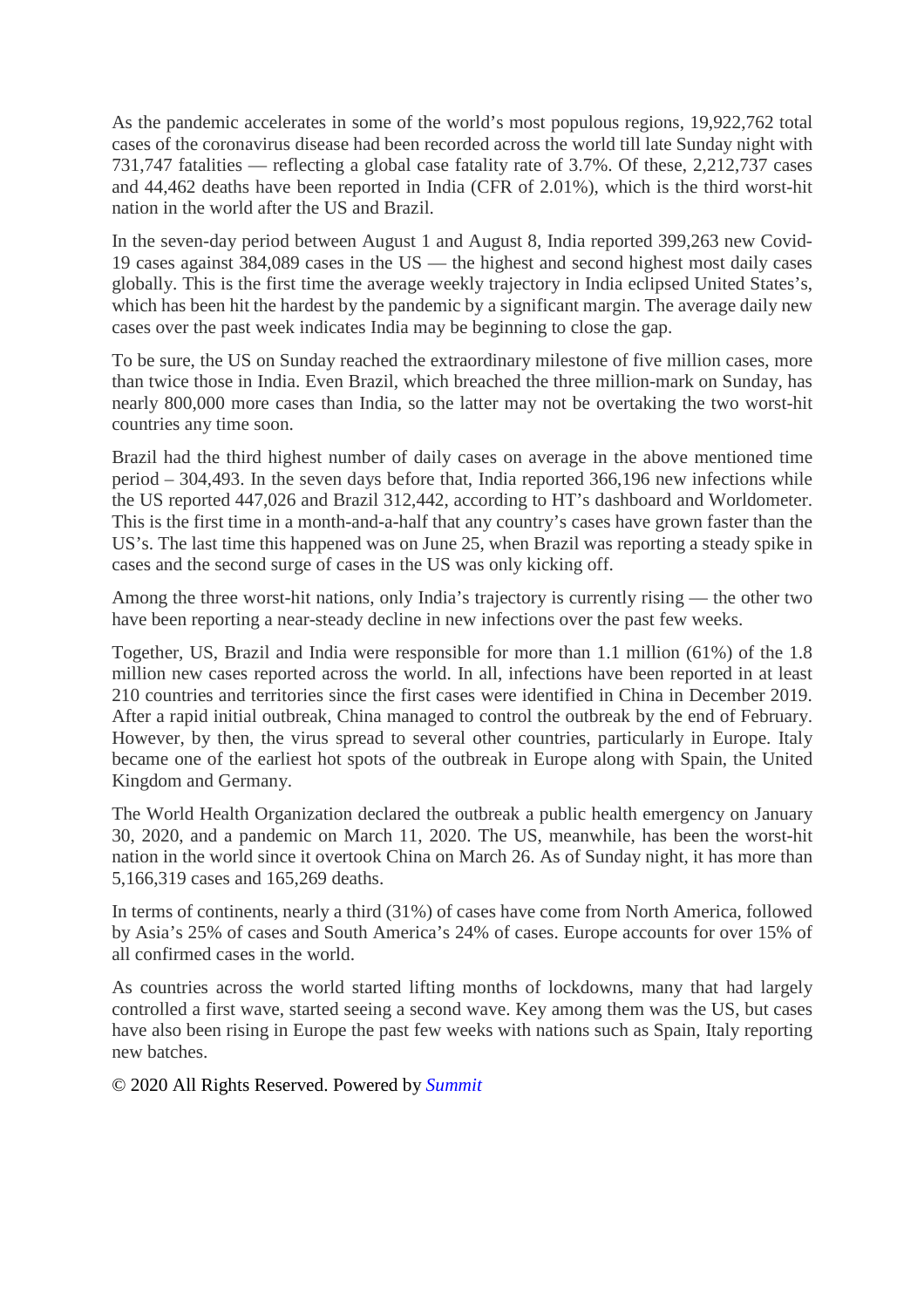#### **Covid-19: What you need to know today (Hindustan Times: 2020810)**

#### https://epaper.hindustantimes.com/Home/ArticleView

It was a weekend that saw a succession of grim milestones as the coronavirus disease continues to ravage countries around the world — with the US, Brazil and India being the most affected.

The global case number will most likely cross the 20-million mark on Monday. On Saturday, the US crossed the 5-million case mark, Brazil crossed the 3-million case mark, and also 100,000 deaths, and, closer home, Maharashtra, the Indian state worst affected by the pandemic, crossed 500,000 cases. All are worrying numbers.

The US, with a little over 5 million cases as of Sunday morning has added 47% of its caseload since July 1. July and August have been bad months for all three countries. India, with around 2.15 million cases as of Sunday morning, added 73% of its caseload in the same time. And Brazil, with a little over 3 million cases, added 53% of its caseload in the 39-day period. The numbers have been compared using data from worldometers.info.

It is a mathematical certainty that deaths will rise, if only with a lag, as cases increase (they have continued to in India and Brazil; the US saw a dip in mid-June, with 7-day average of daily new cases falling to the low 20,000s, but has since witnessed a sharp rise; the current 7 day average according to the New York Times databases is around 54,000; all 7-day averages are from the database). The US has seen this, with 7-day average of daily deaths climbing to around 1,000 now, after falling to the 500s in June. India's 7-day average of daily deaths has risen to around 860. Brazil's has been around the 1,000 mark since late May. The overall case fatality rate (number of deaths as a proportion of number of cases) for the US was 3.2%, India, 2%, and Brazil, 3.33%. Even as the number of cases has increased, this proportion has declined for all three countries — the corresponding numbers on June 30 for the US was 4.8%, Brazil, 4.2%, and India, 3%. Clearly, as this columnist has previously mentioned, we appear to be getting better at saving lives — which is understandable. Doctors around the world are discovering which intervention and medicine works best at each stage of the disease, information that is being shared almost in real-time. Some of the therapies (including plasma therapy) are experimental and there is a bit of a hit-and-miss involved, but, in general, health systems around the world are seeing fewer deaths.

This is starkly evident when only the cases and deaths registered since July 1 are considered. The US saw a case fatality rate of 1.43% in this period, India, 1.66%, and Brazil, 2.55%. To be sure, while this is how case fatality rates are calculated, there is some internal inconsistency in this calculation, one that has been previously pointed out by some experts — deaths lag corresponding cases by two to three weeks. Still, these numbers do highlight the trend that's clearly visible in the US and India especially (Brazil's numbers are a little too volatile for it to be included in this): more cases through July and August, but fewer deaths.

Over the last two weeks, interestingly, the US has been on a decreasing curve of daily new cases, evident in its declining 7-day average, which has fallen by around 13,000 cases in this period. India, over these two weeks, has been on an increasing curve of new cases, with new hot spots showing clusters of cases emerging in the hinterland and the peninsula. According to the NYT database, India's 7-day average on August 8 was around 3,500 higher than the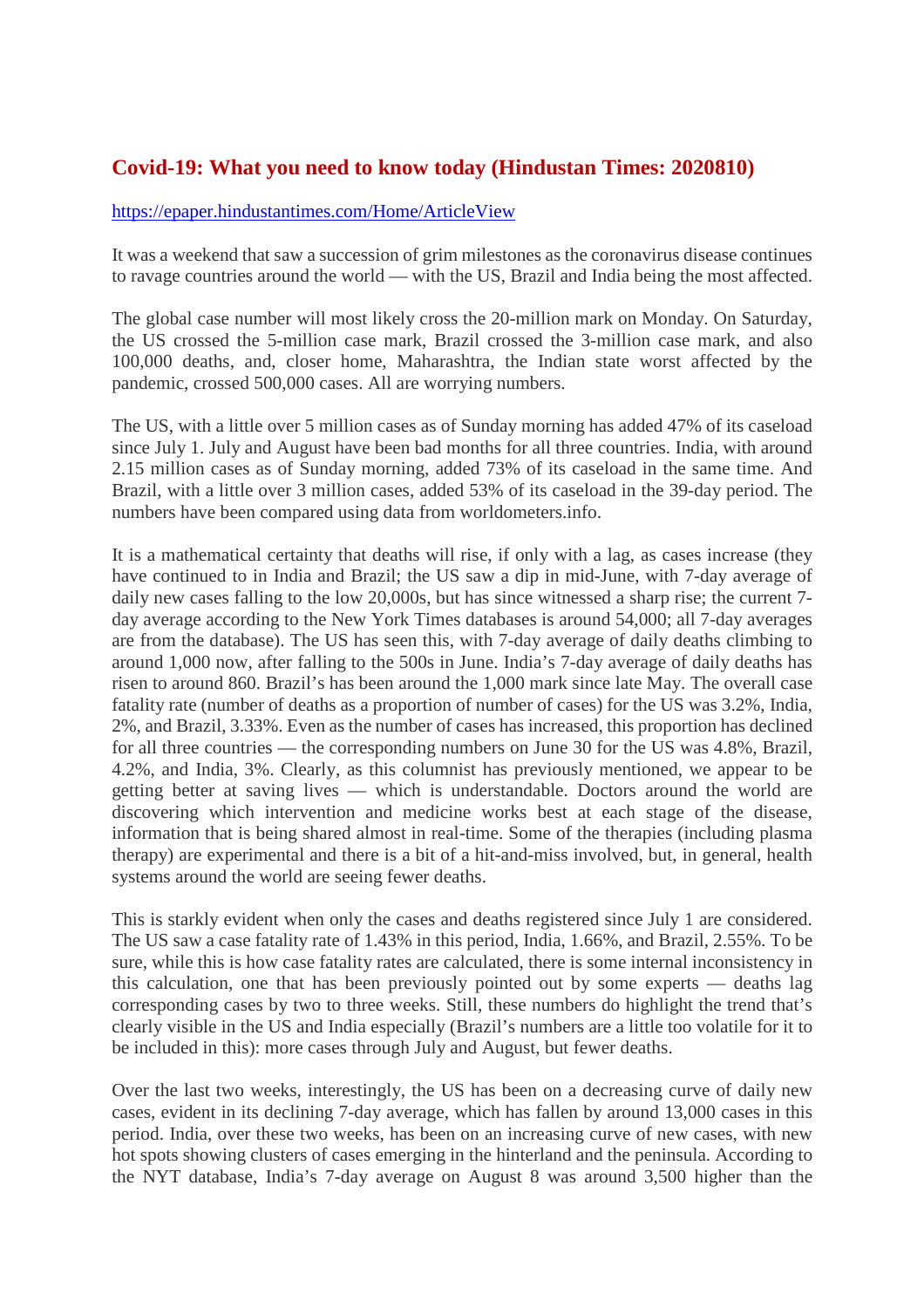corresponding number for the US. That is a worrying trend, even if allowances were to be made for India's much higher population.

#### **Human sperm**

#### **Human sperm swims in entirely different way than earlier thought (The Tribune: 2020810)**

https://www.tribuneindia.com/news/health/human-sperm-swims-in-entirely-different-waythan-earlier-thought-124236

Human sperm swims in entirely different way than earlier thought Photo for representational purpose only.

In a breakthrough for fertility science, scientists have shattered the universally accepted view of how sperm 'swim'.

About 300 years ago, Antonie van Leeuwenhoek used one of the earliest microscopes to describe human sperm as having a "tail, which, when swimming, lashes with a snakelike movement, like eels in the water".

This is an optical illusion, according to the new study.

"Human sperm figured out if they roll as they swim, much like playful otters corkscrewing through water, their one-sided stoke would average itself out, and they would swim forwards," said study author Hermes Gadelha from the University of Bristol in the UK.

"The sperms' rapid and highly synchronised spinning causes an illusion when seen from above with 2D microscopes -- the tail appears to have a side-to-side symmetric movement, like eels in the water, as described by Leeuwenhoek in the 17th century," Gadelha added.

Using state-of-the-art 3D microscopy and mathematics, the research team has pioneered the reconstruction of the true movement of the sperm tail in 3D.

Using a high-speed camera capable of recording over 55,000 frames in one second, and a microscope stage with a piezoelectric device to move the sample up and down at an incredibly high rate, they were able to scan the sperm swimming freely in 3D.

The study, published in the journal Science Advances, revealed the sperm tail is, in fact, wonky and only wiggles on one side.

While this should mean the sperm's one-sided stroke would have it swimming in circles, sperm have found a clever way to adapt and swim forwards.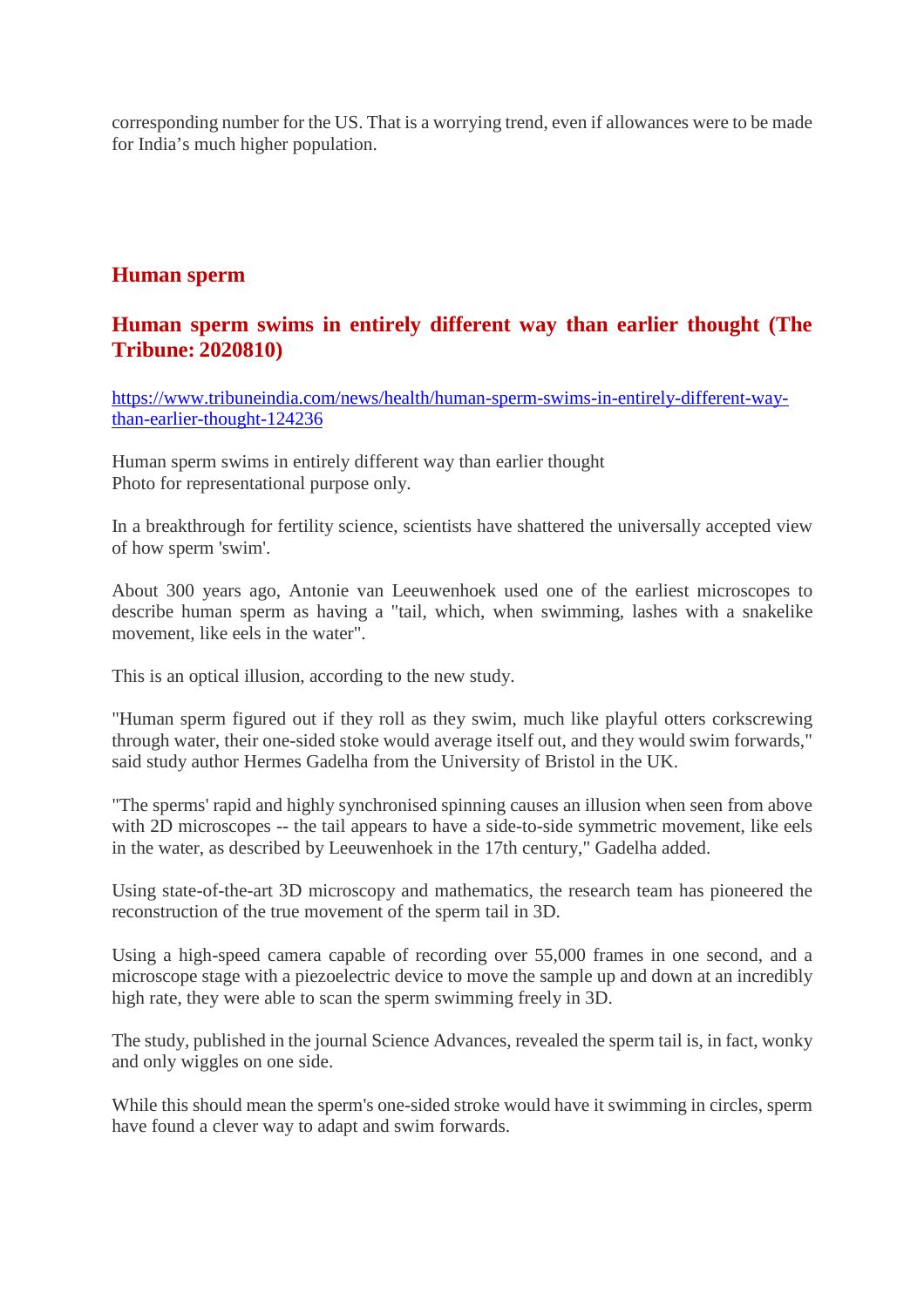"Our discovery shows sperm have developed a swimming technique to compensate for their lop-sidedness and in doing so have ingeniously solved a mathematical puzzle at a microscopic scale: by creating symmetry out of asymmetry," said Gadelha.

According to the researchers, the otter-like spinning of human sperm is however complex: the sperm head spins at the same time that the sperm tail rotates around the swimming direction.

This is known in physics as precession, much like when the orbits of Earth and Mars precess around the sun.

This discovery, with its novel use of 3D microscope technology combined with mathematics, may provide fresh hope for unlocking the secrets of human reproduction.

"With over half of infertility caused by male factors, understanding the human sperm tail is fundamental to developing future diagnostic tools to identify unhealthy sperm," Gadelha noted.

#### **Low-cost method to test mask effectiveness against viral droplets**

#### **Covid-19: Scientists develop low-cost method to test mask effectiveness against viral droplets (The Tribune: 2020810)**

https://www.tribuneindia.com/news/health/covid-19-scientists-develop-low-cost-method-totest-mask-effectiveness-against-viral-droplets-124234

Covid-19: Scientists develop low-cost method to test mask effectiveness against viral droplets Photo for representational purpose only.

Using widely available tools, scientists have developed a simple method to visualise how effectively different types of masks prevent the spread of droplets that could contain novel coronavirus particles, an advance which could aid small scale mask producers to optimise designs, and help community outreach organisations demonstrate proper mask fitting procedures.

The technique, described in the journal Science Advances, is still in the early stages, and has so far only been tested in a small group of people, the scientists said.

According to the researchers from Duke University in the US, the preliminary, proof-ofprinciple findings suggest that professional-grade N95 masks, surgical or polypropylene masks, and handmade cotton masks may all block much of the droplet-spray produced when wearers speak.

However, they said bandanas and neck fleeces likely provide little protection, as the scientists observed that more droplets are expelled through these materials.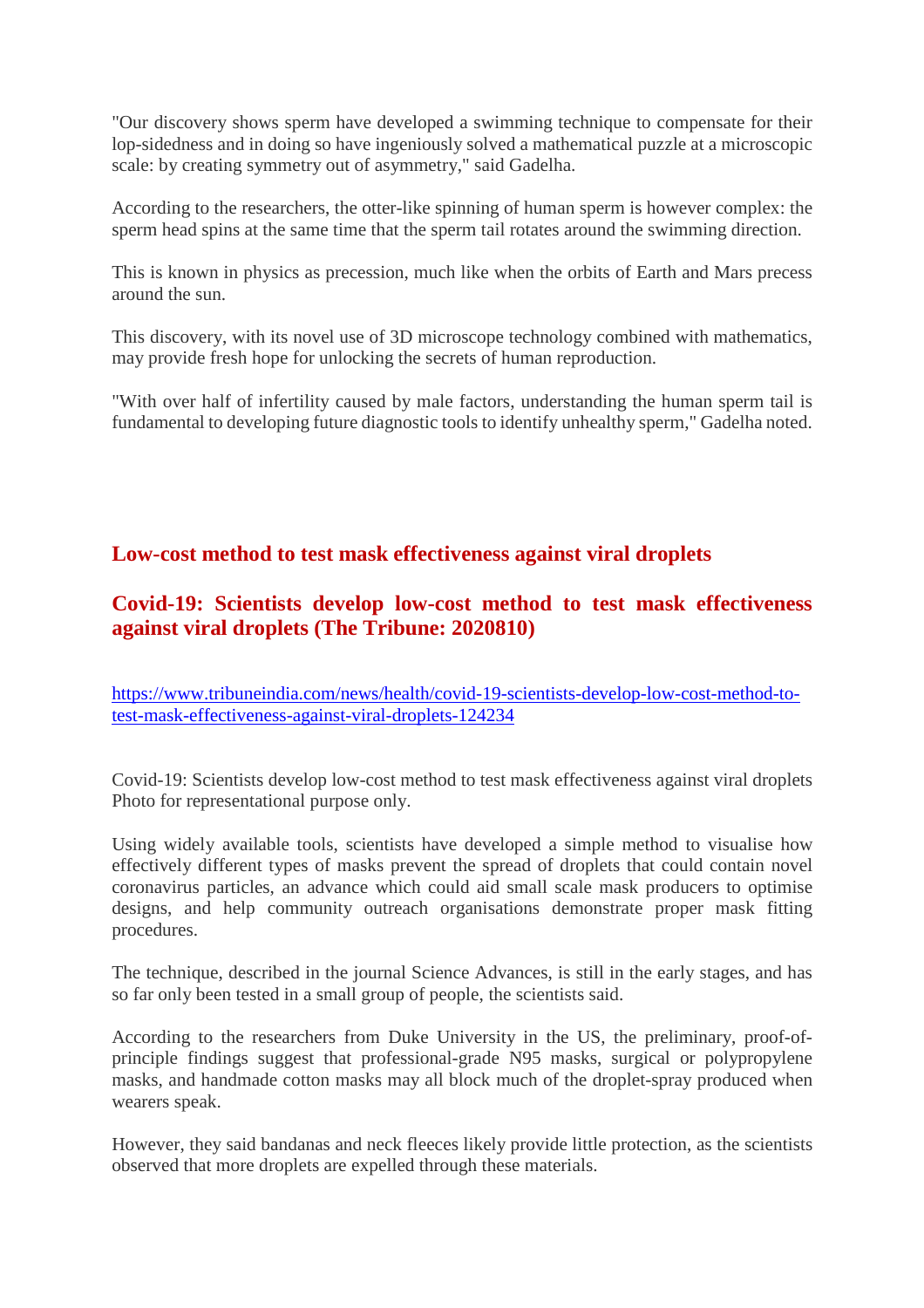They said this is likely because the materials break up larger droplets as they pass through the material.

In the study, the scientists evaluated the effectiveness of 14 different types of masks and other frequently substituted face coverings, using a simple approach in which either one male speaker or, in some cases, four speakers wore each mask while standing in a dark enclosure.

The speaker then uttered the phrase "stay healthy, people" five times in the direction of a laser beam, which scattered light from the droplets released during speech, the study noted.

A cell phone camera recorded the droplets and a simple computer algorithm counted them, the scientists added.

The setup, intentionally designed to be simple and inexpensive, can be replicated by nonexperts, according to the researchers.

They said the hardware it requires, including laser equipment, is commonly available and can be purchased for less than USD 200.

While the researchers acknowledge the need for further testing, they suggested based on the findings that N95 masks without valves blocked droplet spread best, and surgical or polypropylene masks and handmade cotton face coverings were also effective.

But the early findings suggested that bandanas and neck fleeces do not provide protection.

"Our work was a demonstration of a simple measurement method, not a systematic mask study," noted Martin Fischer, the study's corresponding author.

"More work is required to investigate variations in masks, speakers, and how people wear them. We also want to extend our method to other droplet-generating actions, like coughing and sneezing. Further, we want to explore effects of incorrect placement and moisture saturation," Fischer said. PTI

#### **Hand sanitiser has 70 per cent alcohol content**

#### **Keep your hands safe: Make sure your hand sanitiser has 70 per cent alcohol content (The Tribune: 2020810)**

https://www.tribuneindia.com/news/health/keep-your-hands-safe-make-sure-your-handsanitiser-has-70-per-cent-alcohol-content-124191

Keep your hands safe: Make sure your hand sanitiser has 70 per cent alcohol content Handwashing remains the best way to protect against coronavirus. istock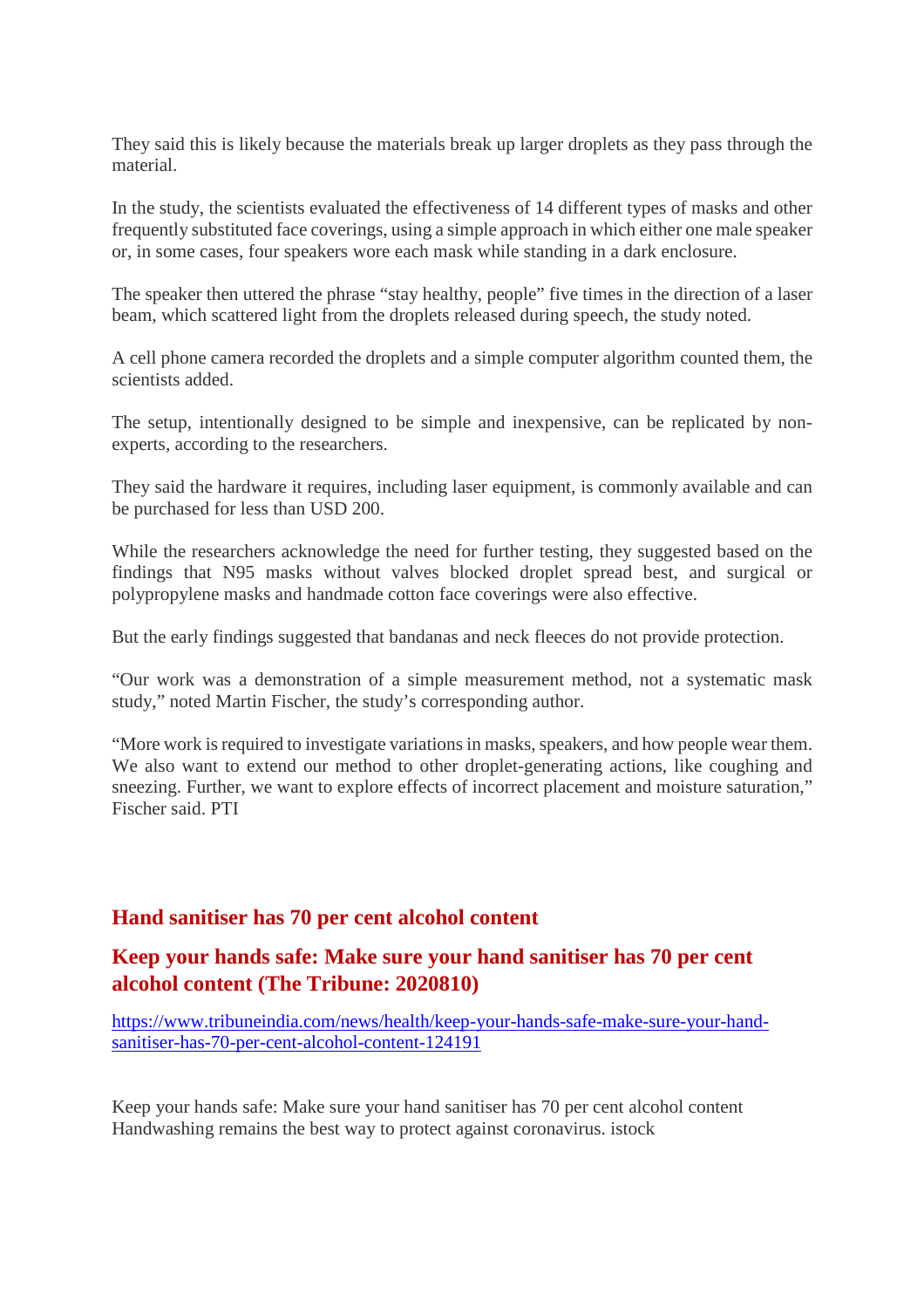#### Dr Vikas Sharma

OUR hands are repositories for micro-organisms. The risk of disease and infections like Covid-19 gets greatly reduced by timely washing or appropriately sanitising the hands. Handwashing, which removes germs from your skin, remains the best way to protect against coronavirus and other pathogens.

Washing hands with water and using hand sanitisers help to remove or destroy potentially harmful micro-organisms. If soap and water are not available, the Centre for Disease Control and Prevention recommends using alcohol-based hand sanitisers containing at least 60 per cent alcohol. Hand sanitisers are drugs, which come in gel, foam and liquid formulations. These kill most germs but do not remove them from your skin. Alcohol rub sanitisers kill most bacteria and stop some viruses. If the sanitiser bottle contains at least 70 per cent alcohol, it can kill 99.9 per cent of the micro-organisms on hands in 30 seconds.

Dos

The alcohol in hand sanitiser works best when you rub it all over your hands, making sure to get it between your fingers and on the back of your hands.

Do not wipe or rinse off the sanitiser before it is dry.

Do not use the sanitiser if your hands are visibly dirty or greasy; wash your hands with soap and water instead.

To properly coat your hands, you need to apply about 3 ml of sanitiser (more than half a teaspoon).

Check the bottle for active ingredients. It might say ethyl alcohol, ethanol, isopropanol or some other chemical. All those are fine. But make sure that whichever of those alcohols is listed, its concentration is between 60 and 95 per cent. An alcohol concentration under 60 per cent won't kill the microbes.

Hand sanitisers can be useful if you have no soap or water around but if you have the latter, then go for the good old option.

Check the labels on the bottle mentioning the constituents.

Water is an essential ingredient of healthy skin. If the top layer gets too dry, skin can become itchy, scaly, inflamed and leathery. Adequately moisturise your hands. Don'ts

Excessive and overuse of alcohol-based sanitisers can weaken the skin and remove benign bacteria that fend off norovirus and other pathogens. Such cases were nearly six times more at risk for outbreaks of norovirus, which causes most cases of acute gastroenteritis.

Sanitising one's hands too many times can abrade the skin, which normally acts as a barrier to keep moisture in and harmful agents out.

The skin of the hands can become painfully dry and cracked by over-usage of hand sanitisers. All this can cause micro-breaks in your skin because your skin is dry. Although the coronavirus primarily enters the body through the eyes, nose, and mouth, skin micro-breaks or skin fissures may cause other kinds of discomfort.

Sanitiser overuse can compromise the skin barrier. The alcohol base that makes these products effective can be irritating to the skin. Alcohol strips the skin barrier of essential proteins and lipids, resulting in irritation and dryness.

Sanitisers don't clean off food residue. Fats and sugar deposits don't vanish from your hands even if you sanitise your hands. Use soap and water to wash them away.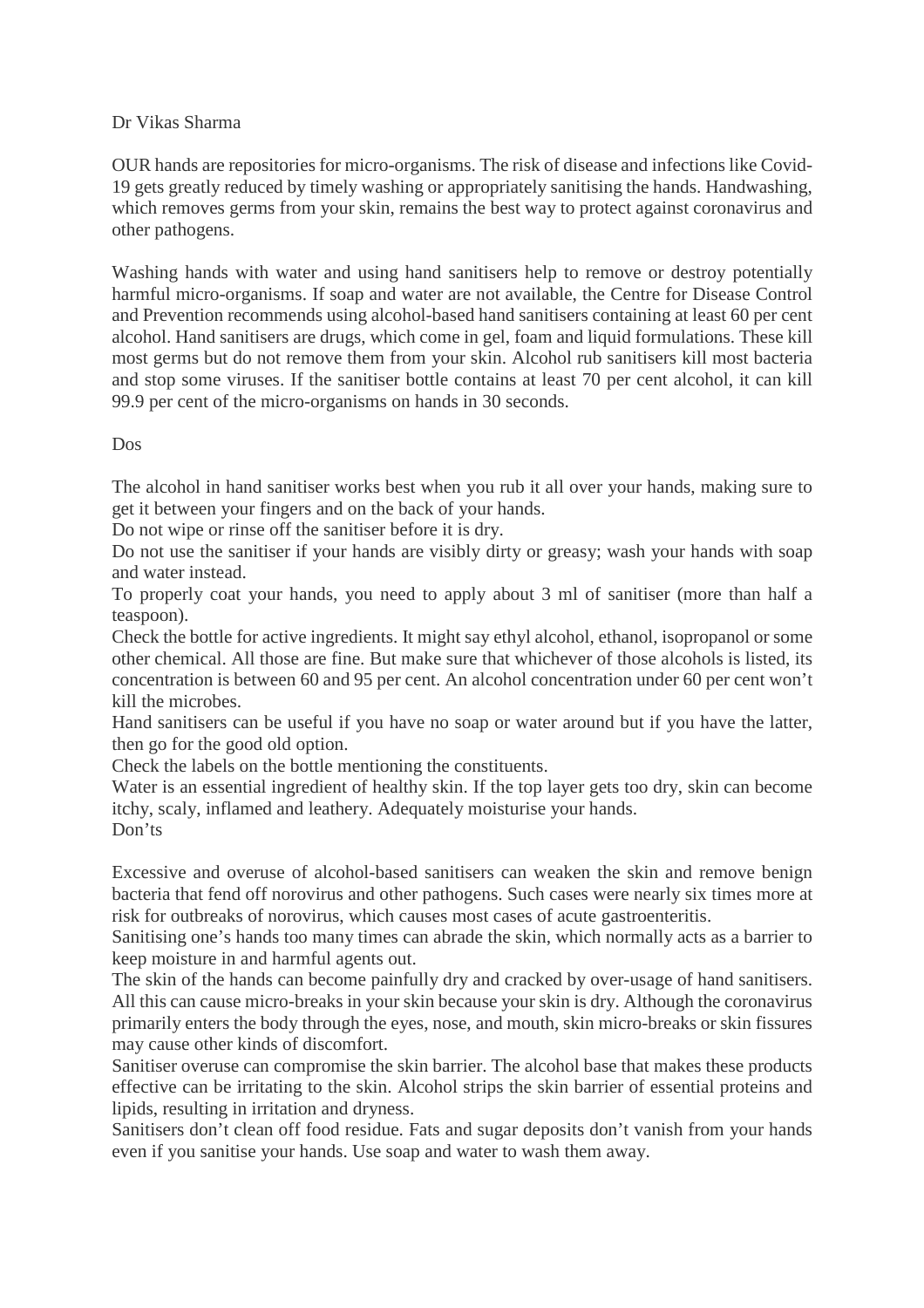Smelling too much sanitiser can cause a serious headache or a migraine. Nausea and vomiting can also happen when inhaling fumes from the sanitiser.

Over usage of some hand sanitisers is harmful due to the presence of certain ingredients in them: Triclosan, an active ingredient in some sanitisers, if used in excess contributes to making bacteria resistant to antibiotics. Using hand sanitisers with high concentration of this ingredient may actually lower your resistance to diseases by killing the good bacteria.

Another ingredient in hand sanitisers, bisphenol, if used in excess, can be dangerous as it can cause hormone disorders, heart disease, infertility, and even diabetes.

Commonly used hand sanitisers contain chemicals that increase the ability of certain compounds to penetrate deep under the skin. Chemicals like bisphenol linger on the skin. If a person eats right after applying sanitiser on his/her hands, he/she would be effectively getting a double dose of the chemical, once through the skin and the second time by eating it.

Triclosan in higher quantities can affect the immune function.

Atopics or those having hand dermatitis or eczemas, palmar psoriasis should avoid using hand sanitisers as their existing skin cell disturbances can get aggravated.

— The writer is chief consultant dermatologist, National Skin Hospital, Mansa Devi Complex

#### **Covid-19 vaccine**

#### **Serum Institute of India to price Covid-19 vaccine at USD 3 per dose (The Tribune: 2020810)**

https://www.tribuneindia.com/news/health/serum-institute-of-india-to-price-covid-19 vaccine-at-usd-3-per-dose-123458

SII to produce 100 mn doses of Covishield for India and other low- and middle-income nations

Serum Institute of India to price Covid-19 vaccine at USD 3 per dose Photo for representational purpose only.

World's leading vaccine maker Serum Institute of India on Friday said it would produce up to 100 million Covid-19 vaccine doses for India and low- and middle-income countries as early as 2021.

The institute in a statement said it would price each dose of the vaccine for USD 3 which roughly translates into Indian Rupees 225.

SII issued the statement after entering into what it called a new landmark collaboration between the SII, GAVI (Global Alliance for Vaccines) and Bill and Melinda Gates Foundation.

SII to get \$150 mn from Gates Foundation

Under the arrangement the Bill and Melinda Gates Goundation via its strategic investment fund will provide at-risk funding of USD 150 million to GAVI which will be used to support the SII to manufacture the potential vaccine candidates.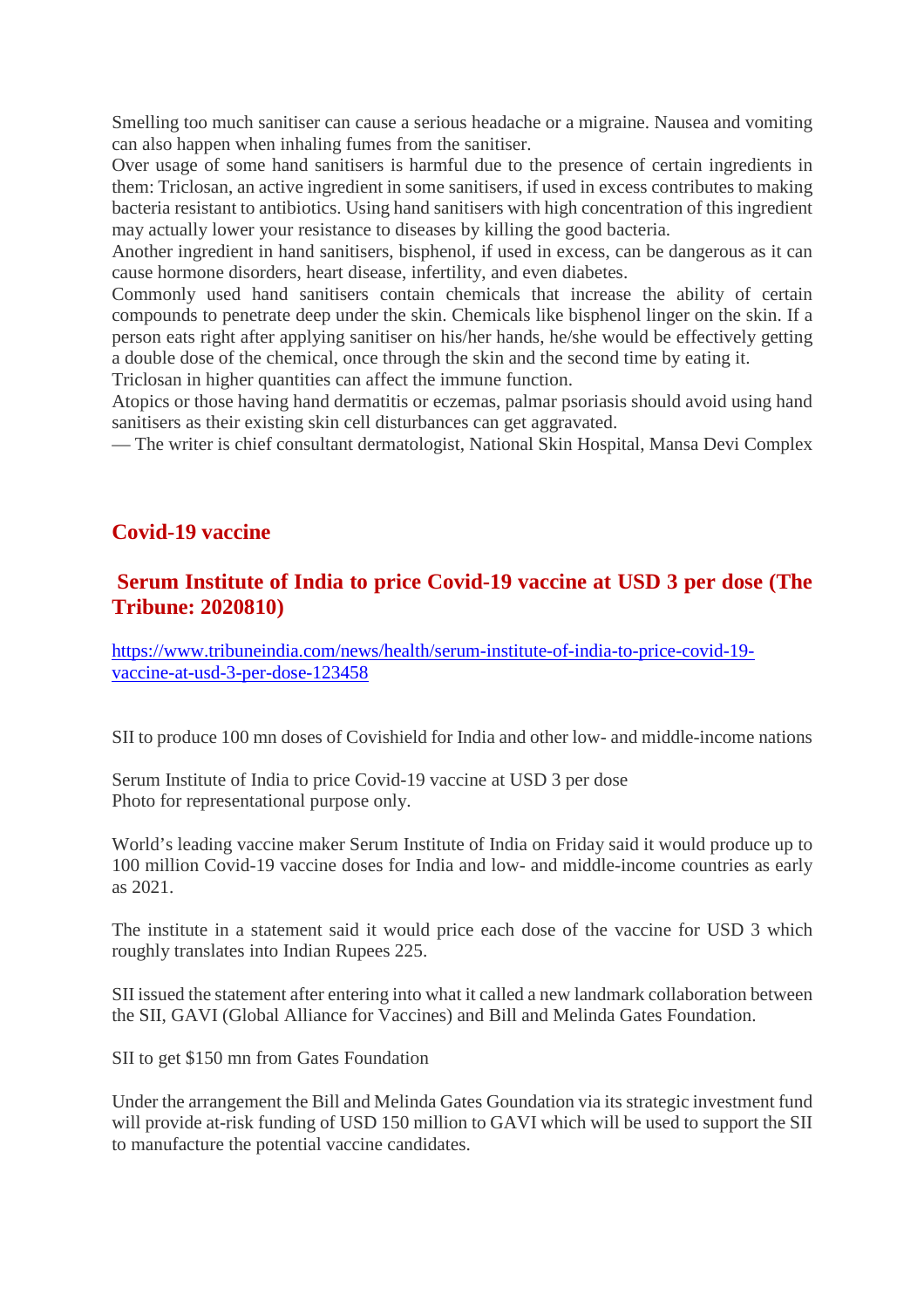"Vaccines will be priced at maximum USD 3 per dose and made available to the 92 countries included in GAVI's COVAX Advance Market Commitment," Adar Poonawala-led SII said in a statement.

Pune based Serum Institute has partnered with Oxford University and British Swedish Pharma firm Astra Zeneca to mass produce the frontrunner COVID 19 vaccine Covishield which has entered phase 3 clinical trials in some countries after showing safety and immune response in phase 1 and 2 studies in the UK.

Indian Drug controller has also permitted SII to undertake phase 2 and 3 human trials on Covishield in India.

#### **Testing (The Asian Age: 2020810)**

http://onlineepaper.asianage.com/articledetailpage.aspx?id=15033142

### 65K cases in a day, HealthMin says due to high testing

AGE CORRESPONDENT

 $Close to 65,000 coron.$ Close to 65,000 coron-<br>avirus cases were detect-<br>ed in the past 24 hours,<br>taking India's overall<br>cases past 21.5 lakhs till<br>Sunday morning, as per<br>the health ministry's data. the neath mumistry stata.<br>The biggest contributors to this single-day spike are<br>and Maharashtra and Andhra Pradesh, which have reported over 10,000<br>cases in a day, while Uftar<br>Pradesh, Karnataka, **STATE COMPRESS**<br>
Bihar and West Bengal too<br>
Babar started detecting a<br>
belsi, where the number<br>
bers had fallen impressively, is again reporting<br>
street), a said the rise in<br>
behis headth minister.<br>
Delhi's number was due officials said such h high

were due to increased test-<br>ing. In a new high, India<br>has scaled the peak of con-<br>ducting more than seven<br>lakh tests in a single day lakh tests in a single day —<br>7,19,364 tests were done in<br>the past 24 hours. India has<br>so far done 2.41.06.355 tests.<br>So far done 2.41.06.355 tests<br>ing will also lead to a high<br>number of daily positive<br>cases, but the states focus on comprehensive focus on comprehensive<br>tracking, prompt isolation<br>and effective treatment.<br>Several meetings have



istry officials said.<br>They added that such an<br>approach of high testing<br>has started showing<br>results and recoveries are also increasing exponen-<br>tially-India recorded the tially — India recorded the<br>highest number of recov-<br>highest number of recovers in a single day, with<br>space and discharged<br>recovered and discharged<br>on Saturday. With this,<br>the total number of recov-<br>ored cases touched a hi

(6,28,747). The number of<br>recovered cases has<br>touched another high of 2.36 times the active cases,<br>which are all under medwhich are an under mea-<br>load attention or in hos-<br>pitals," officials said.<br>With a higher number of

recovered patients, the recovery rate is 68.78 per has fallen to 2.01 per cent.<br>though 43,379 deaths were reported so far, of which<br>861 were in the last 24 hours.

#### **Knee osteoarthriti**

#### **Study finds bone drug may be beneficial for knee osteoarthriti (New Kerala: 2020810)**

#### https://www.newkerala.com/news/2020/140917.htm

Bisphosphonates -- the drugs that prevent the loss of bone density and used to treat osteoporosis and similar diseases appear to be safe and beneficial for osteoarthritis patients, in a recent study.

Osteoarthritis (OA) is the most common form of arthritis and a leading cause of disability worldwide with more than 300 million sufferings with the condition, yet there are no effective treatments to stop the disease or its progression.

One of the lesions in OA that causes pain and progression of the structural pathology of the disease is bone marrow lesions.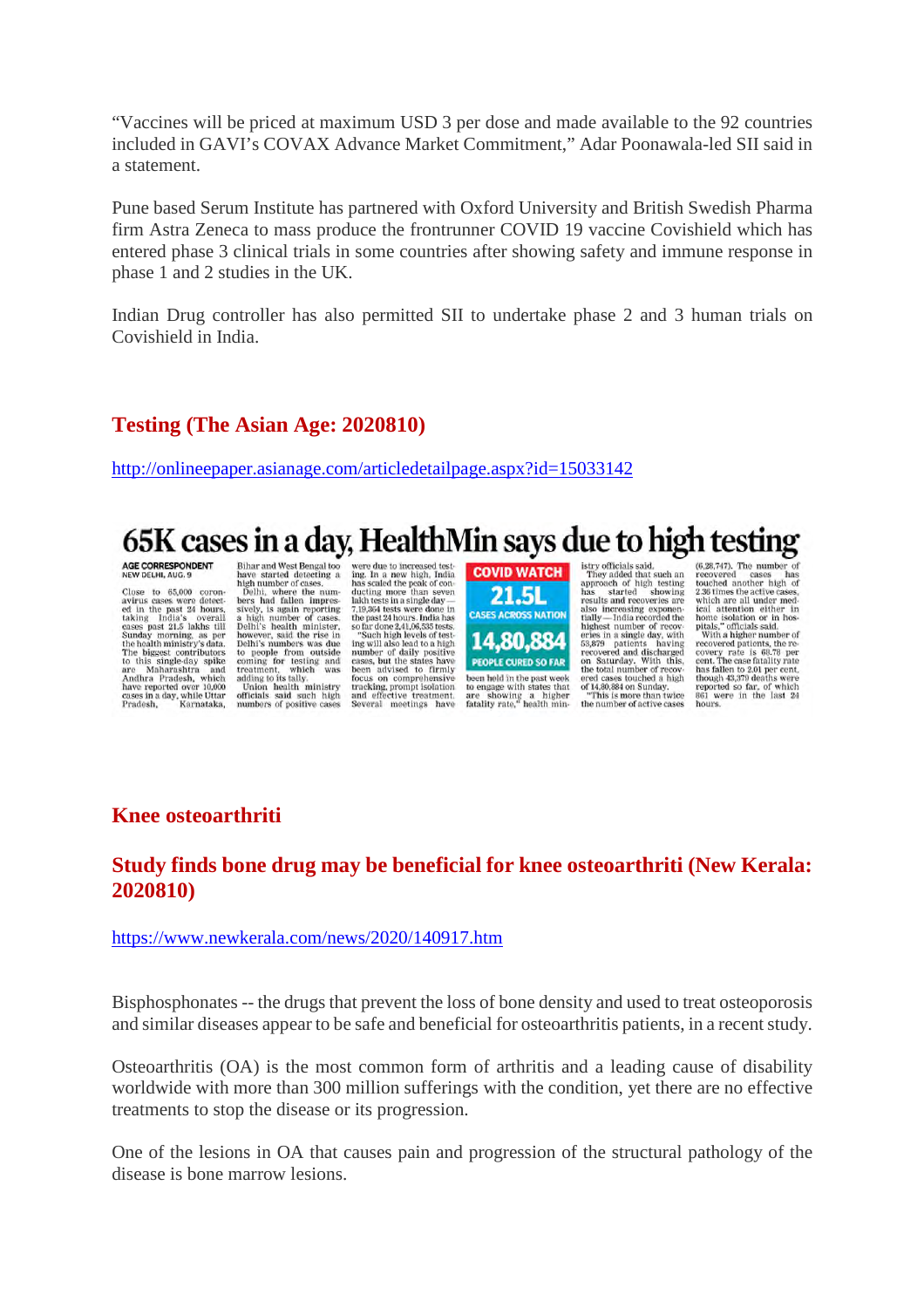Researchers believe bisphosphonates may alter bone marrow lesions, and thereby could improve pain in OA and halt its progression. Alternatively, they could also alter the mechanical properties of bone, thereby potentially contributing to detrimental effects.

Using data from the Osteoarthritis Initiative, a longitudinal cohort of people with or at risk for knee OA, the researchers identified women who started bisphosphonates and matched them to women who weren't on the drug.

Measurements in bone marrow lesion volume were taken when they first started on bisphosphonate and then a year later. Changes in bone marrow lesion volume between the two groups were then compared"When we looked at those who had bone marrow lesions at baseline, we found that the women who started bisphosphonates had had more bone marrow lesions that decreased in size than the women who did not start bisphosphonates," said corresponding author Tuhina Neogi, MD, Ph.D., professor of medicine and epidemiology at Boston University Schools of Medicine and Public Health.

"These results suggest that bisphosphonates do not appear to be harmful, at least over one year, and perhaps may even help decrease bone marrow lesions in those that have them," added Neogi.

According to the researchers, effective treatments for osteoarthritis are desperately needed."By examining existing data for potential signals of efficacy and safety, we can identify potentially promising therapies that should be further tested in trials with the aim to ameliorate the pain of osteoarthritis and improve the quality of life for the millions of people worldwide that have this disease," added Neogi, chief of rheumatology at Boston Medical Center.

#### **Nutrition, cardiovascular disease**

#### **Nutrition, cardiovascular disease experts urge evaluation of diet at routine healthcare check-(New Kerala: 2020810)**

#### https://www.newkerala.com/news/2020/140906.htm

A group of nutrition and cardiovascular disease experts issued a new scientific statement which states that the time has come for routine healthcare visits to include some form of dietary assessment and counselling.

The statement issued from the American Heart Association was published today in Circulation Cardiovascular Quality and Outcomes, an American Heart Association journal. The experts recommend the adoption of a rapid diet screening tool that can be integrated into electronic health record platforms across all healthcare settings.

"Dietary patterns and quality are not sufficiently prioritised when addressing modifiable risk factors during regular healthcare office visits. Given the evidence that diet contributes to disease and mortality, it is a risk factor worth screening for continuously," said Maya Vadiveloo, Ph.D., RD, chair of the statement writing group and assistant professor of nutrition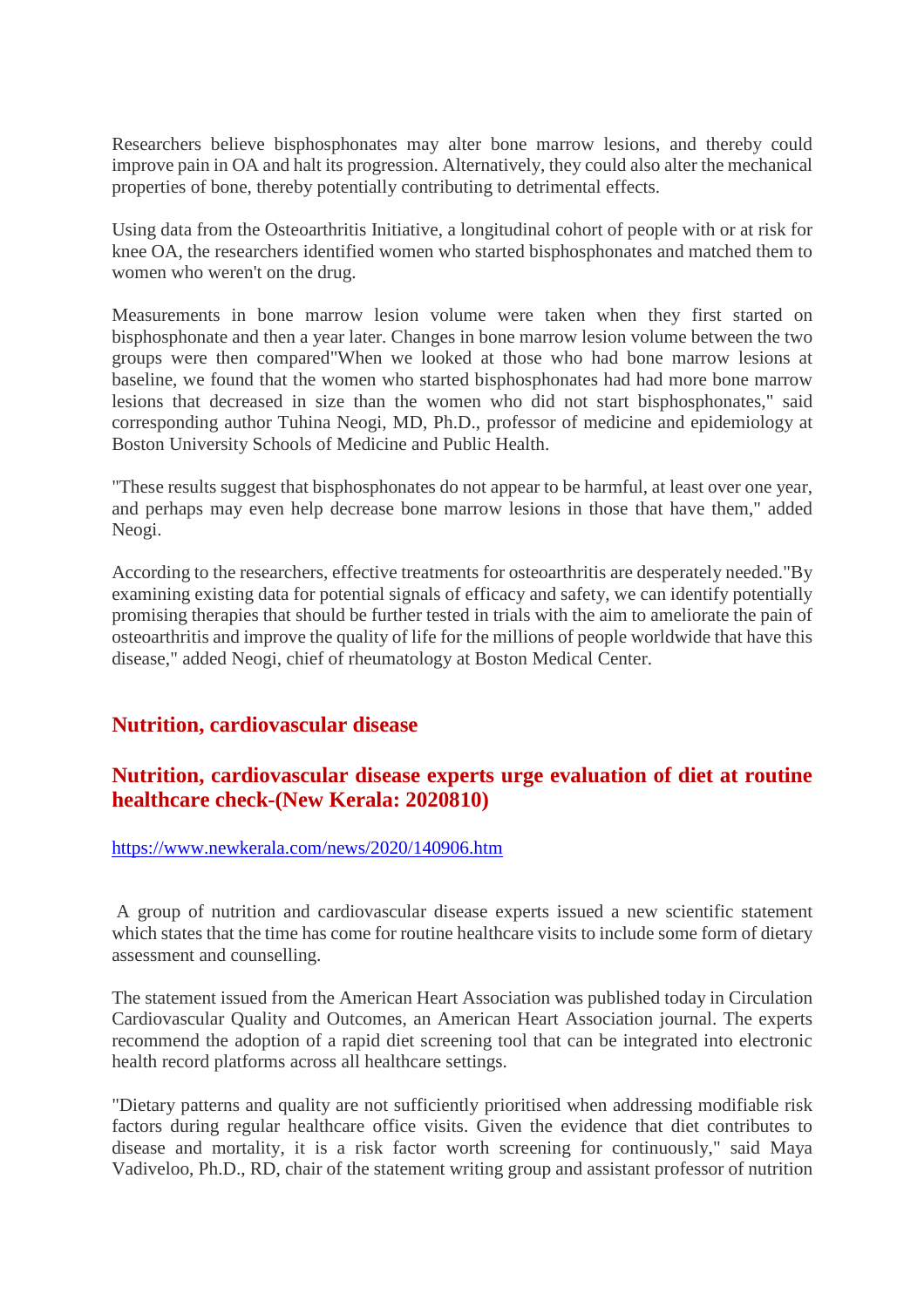and health sciences in the College of Health Science at the University of Rhode Island in Kingston, Rhode Island.

Poor diet quality has surpassed all other risk factors for death, accounting for 11 million deaths and about half of the cardiovascular disease (CVD) deaths globally, according to the 2017 Global Burden of Disease Study, a comprehensive report on the health impact of diet in 195 countries around the world.

The statement authors reviewed 15 existing screening tools, assessing each to provide insight into the feasibility of incorporating an evidence-based dietary screening tool into routine practice.

The authors list numerous reasons why members of a healthcare team may not address diet quality during a routine office visit lack of training and knowledge; lack of time and reimbursement; competing demands during the often short office visit and that nutrition services aren't integrated into many healthcare settings."However, these barriers can be overcome," said Vadiveloo. "We want a valid, reliable way to assess diet that reflects the best science and most of the tools assessed take under 10 minutes to use."

Three of the tools assessed to meet criteria set forth in the statement and may provide a framework to help practices incorporate diet screening into their workflow. The Powell and Greenberg Screening Tool asks two questions about fruit and vegetable consumption and sugary food and juice consumption.

The Rapid Eating Assessment for Participants-Shortened assessment and the Mediterranean Diet Adherence Screener ask more than 10 questions and cover major food groups, as well as processed foods and alcohol consumption.

The keys to an effective diet screening tool include-Using an evidence-based approach;

-Assessing the total dietary pattern, not just a single food or nutrient;

-Speed;

-The ability to give actionable next steps and support to patients; and

-The ability to track and monitor dietary change over time.

"There are other tools beyond what was assessed and additional tools could be developed," said Vadiveloo.While the statement does not endorse a specific screening tool, it encourages critical conversations among clinicians, individuals with diet/lifestyle expertise, and specialists in information technology to adopt rapid diet screening tools for adults in primary care and relevant specialty care and prevention settings.

"An important component in addition to evaluating diet quality is targeting actionable changes - helping patients set achievable dietary goals - and then following up at the next visit," said Alice H. Lichtenstein, D.Sc., vice-chair of the writing group and lead and senior scientist of the Cardiovascular Nutrition Team at the Jean Mayer USDA Human Nutrition Research Center on Aging at Tufts University in Boston.Areas for future study include testing and validating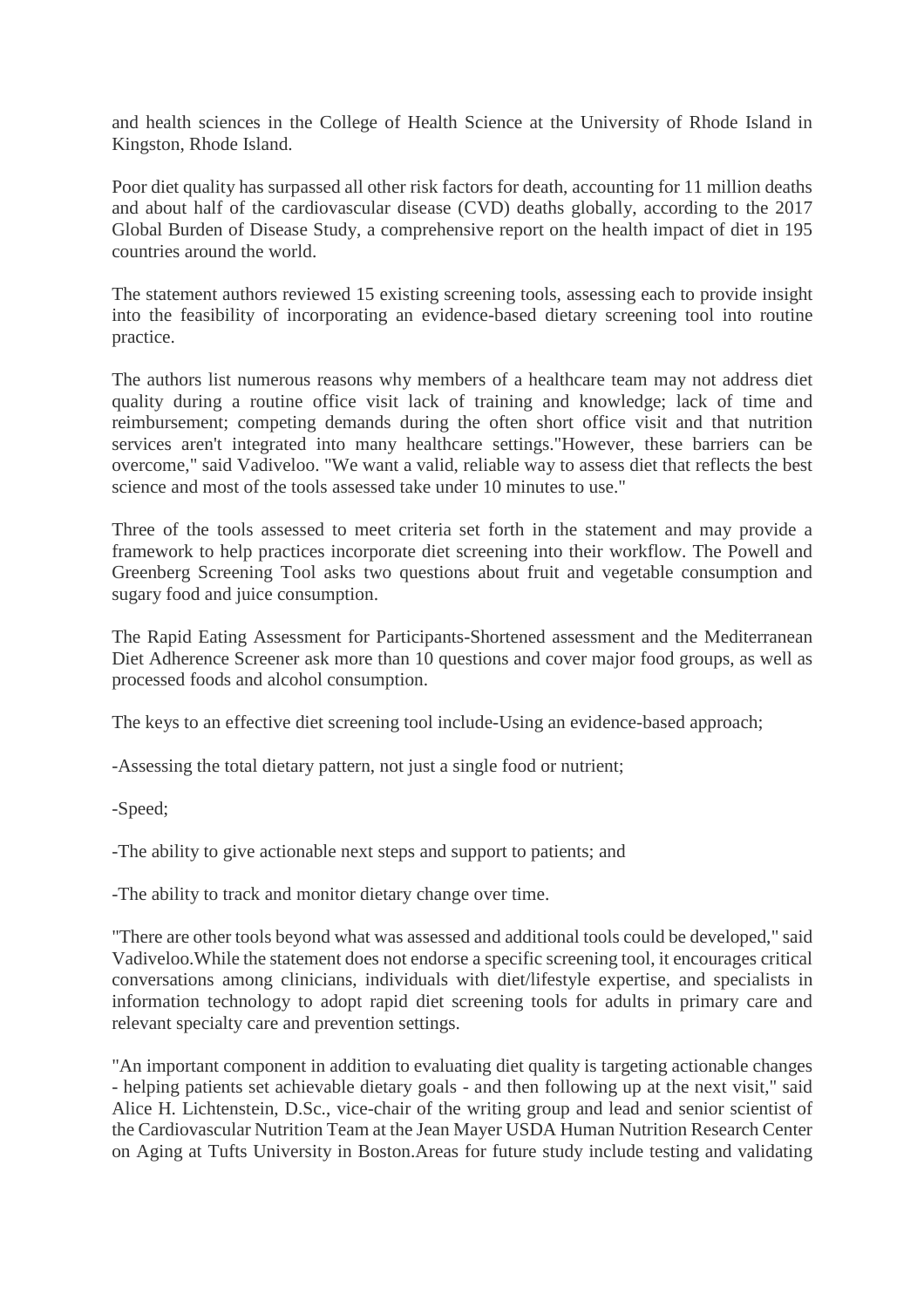screener tools in diverse populations, as well as among special clinical populations (paediatrics, geriatrics), and evaluating the feasibility of implementing these tools in clinical settings.

A healthy diet can improve cardiovascular disease risk and outcomes. What you eat (and how much) can affect other controllable risk factors, such as cholesterol, blood pressure, diabetes, and being overweight.

#### **COVID-19 deterioration**

#### **Study reveals blood test may point to patients at higher risk for COVID-19 deterioration, death (New Kerala: 2020810)**

https://www.newkerala.com/news/2020/140826.htm

In a breakthrough study, researchers found five biomarkers, medical indicators found in the blood, associated with higher odds of clinical deterioration and death in COVID-19 patients.

The study led by George Washington University (GW) has been published in the journal - Future Medicine. These findings will help physicians better predict outcomes for COVID-19 patients in the US.

"When we first started treating COVID-19 patients, we watched them get better or get worse, but we didn't know why," said Juan Reyes, MD, co-author of the study and assistant professor of medicine at the GW School of Medicine and Health Sciences.

"Some initial studies had come out of China showing certain biomarkers were associated with bad outcomes. There was a desire to see if that was true for our patients here in the US," added Reyes.The research team evaluated 299 patients diagnosed with COVID-19 admitted to GW Hospital between March 12 and May 9, 2020. Of these patients, 200 had all five biomarkers being evaluated - IL-6, D-dimer, CRP, LDH and ferritin.

Elevated levels of these biomarkers were associated with inflammation and bleeding disorder, showing an independent increased risk for ICU admission, invasive ventilatory support, and death. The highest odds of death occurred when the LDH level was greater than 1200 units/l and a D-dimer level was greater than 3 mg/ml.

"We hope these biomarkers help physicians determine how aggressively they need to treat patients, whether a patient should be discharged, and how to monitor patients who are going home, among other clinical decisions," said Shant Ayanian, MD, first author of the study and assistant professor of medicine at the GW School of Medicine and Health Sciences.

Currently, physicians determine risk for COVID-19 deterioration and death based on age and certain underlying medical conditions, like having an immunocompromised state, obesity, and heart disease.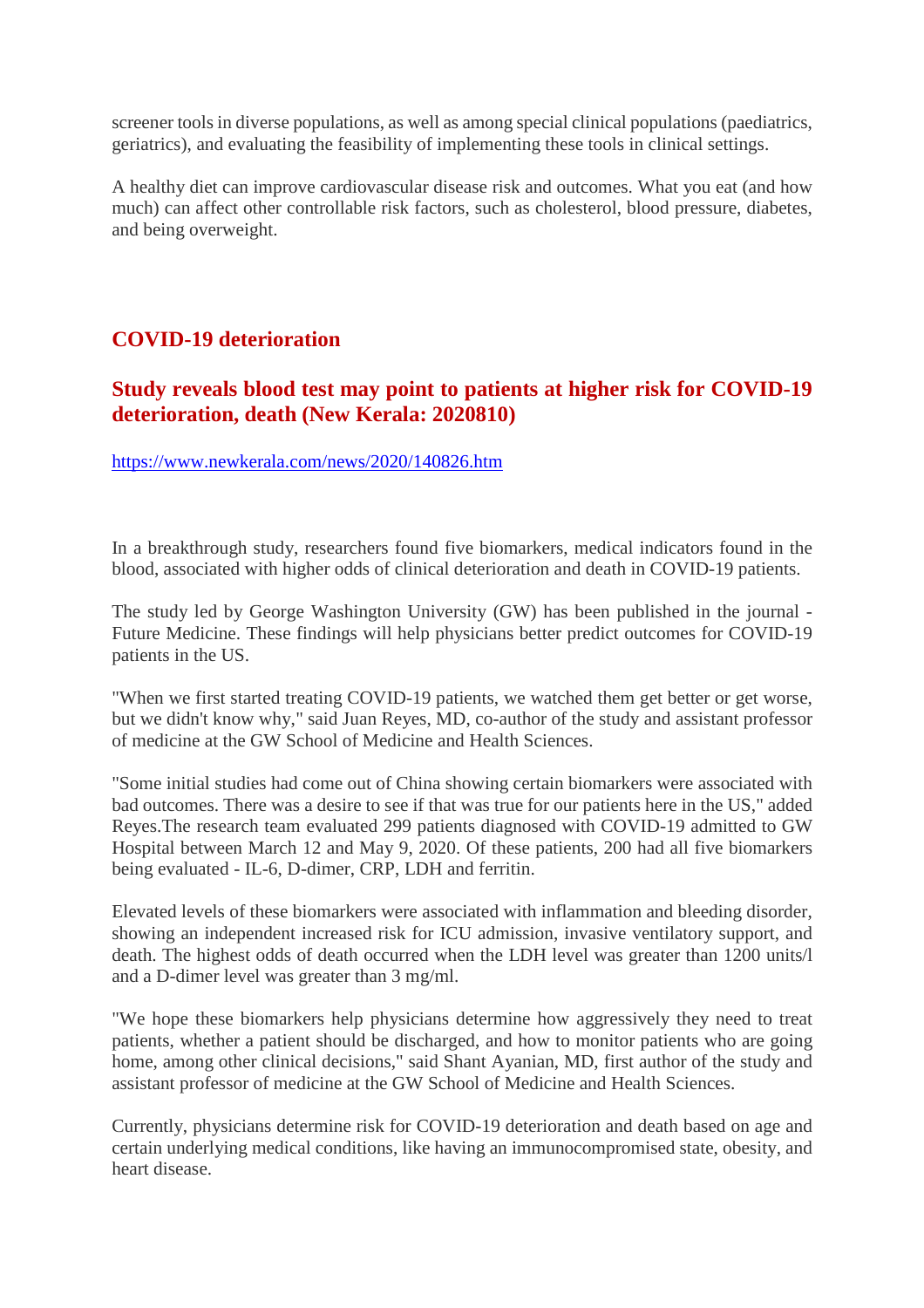Performing a simple blood test for patients admitted to the emergency department, then also making decisions based on biomarkers present, may further aid point-of-care clinical decision making.Reyes, Ayanian, and the GW research team will continue to analyze this data to help physicians make more informed decisions for patients, as well as help hospitals that may need to stratify resources.

#### **Alcoholism**

#### **Drug used to treat alcoholism useful in fight against COVID-19: Study (New Kerala: 2020810)**

#### https://www.newkerala.com/news/2020/140811.htm

With the use of molecular modelling, two medications that have been known for a long time can be used to fight SARS-CoV-2, found a team of chemists from HSE University and the Zelinsky Institute of Organic Chemistry.

These are disulfiram, which is used to treat alcoholism, and neratinib, an experimental drug being used to treat breast cancer. The paper about the discovery has been published online in the 4th issue of Mendeleev Communications journal.

The structural elements of the virus that are less subject to mutation during its evolution should be chosen as a target for the potential treatment. Otherwise, a medication effective against one strain would no longer be effective against another.

The best candidates for this are conservative proteins, such as the SARS-CoV-2 virus main protease M pro. In addition to being resistant to mutations, M pro plays a major role in coronavirus replication, which means that its inhibition (blocking its function) is able to slow down or even completely stop its reproduction inside the body.

Usually, the process of docking, as with a port dock and a ship entering it, is used for molecular modelling in simple cases. Two molecules participate in docking. One is called a 'ligand' (here, it is a medicine), and the other one is 'receptor' (or active site) of the target protein, such as Mpro, which can be used to 'dock'.An effective drug docks with the active site, by covalent links, which makes the enzyme dysfunctional or destroys it. But classical docking does not work in SARS-CoV-2.

o overcome this problem, chemists from HSE University and the Zelinsky Institute decided to use 'on-top docking', which they came up with shortly before the pandemic.

'We decided not to focus on the previously described active site, but to investigate the whole surface of M pro-protein with many medications, hoping that the big calculation powers would return useful "dockings",' - said Igor Svitanko, the author of the article, Professor at the HSE Joint Department of Organic Chemistry with the RAS Zelinsky Institute of Organic Chemistry.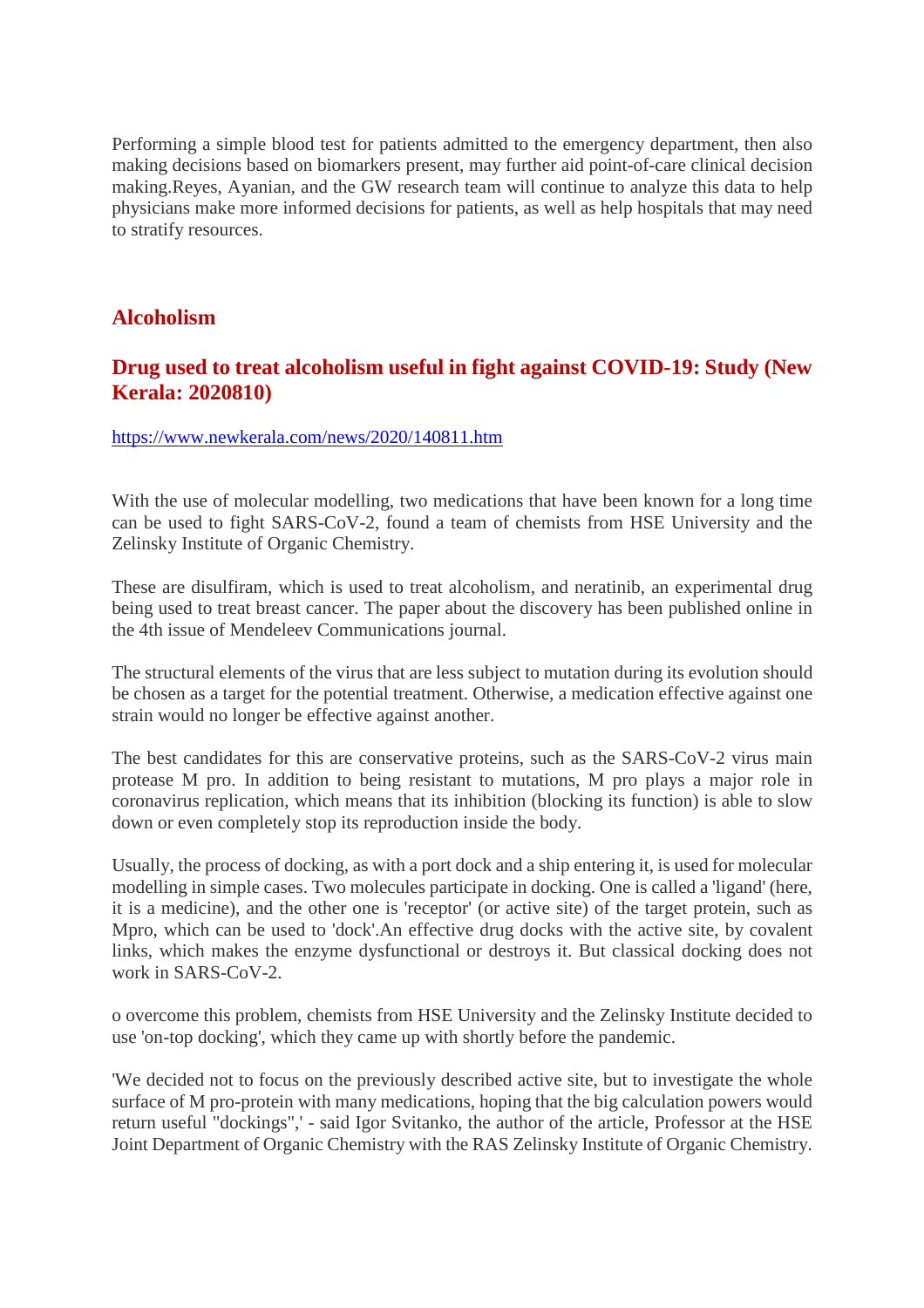The researchers used the spatial model of SARS-CoV-2 Mpro created in January 2020 from PDB database (ID 6LU7). The potential drugs were taken from the database of medications approved by the United States Food and Drug Administration (FDA). The research team's own algorithms were used for modelling.

The modelling data demonstrated that sulphur-containing drugs show unusually high ligand efficiency at the active centre of SARS-CoV-2 main protease Mpro, but only disulfiram 4 retains stable interactions.

Today, it is most commonly used for treating alcoholism. Disulfiram fights SARS-CoV-2 in two ways. First, as previously demonstrated in vitro with SARS and MERS coronaviruses, it is a covalent inhibitor.

In addition, it fights COVID-19 symptoms such as the significant decrease in reduced glutathione, which is an important antioxidant. This deficiency may lead to severe manifestations of the disease.

In addition to disulfiram, the Russian chemists were the first to predict the potential efficiency of neratinib, an irreversible tyrosine kinase inhibitor, against SARS-CoV-2. Just recently, in2017, FDA approved neratinib as an adjuvant treatment of breast cancer.

Modelling has shown that both potential inhibitors of the main coronavirus protease (M pro) are, presumably, covalent. For example, disulfiram can probably block the M pro enzymatic activity by thiol-disulfide exchange reaction, while neratinib binding suggests the possibility of covalent interaction similarly to covalent peptide inhibitors.

The tests that were performed on July 27, 2020 at Reaction Biology Corp., a certified laboratory in the U.S., demonstrated that disulfiram really inhibits M pro in 100 nm concentration, which confirmed the results of the modelling. Unfortunately, the second substance - neratinib demonstrated activity on M pro, but it was insufficient for clinical use.

Meanwhile, the main achievement is the demonstration that the 'on-top docking' approach is working and returns quite realistic and controllable results. The team's plans for late 2020 and 2021 include molecular modelling of treatments for diseases that have demonstrated their harmfulness but have not yet spread over the world.

#### **Stress**

#### **Laughter can act as stress buffer, study suggests (New Kerala: 2020810)**

Laughter can act as stress buffer, study suggests

#### https://www.newkerala.com/news/2020/140744.htm

Basel [Switzerland], August 9: People who laugh frequently in their every day lives may be in a better position to deal with stressful events. However, this does not apply to the intensity of laughter, according to a recent study.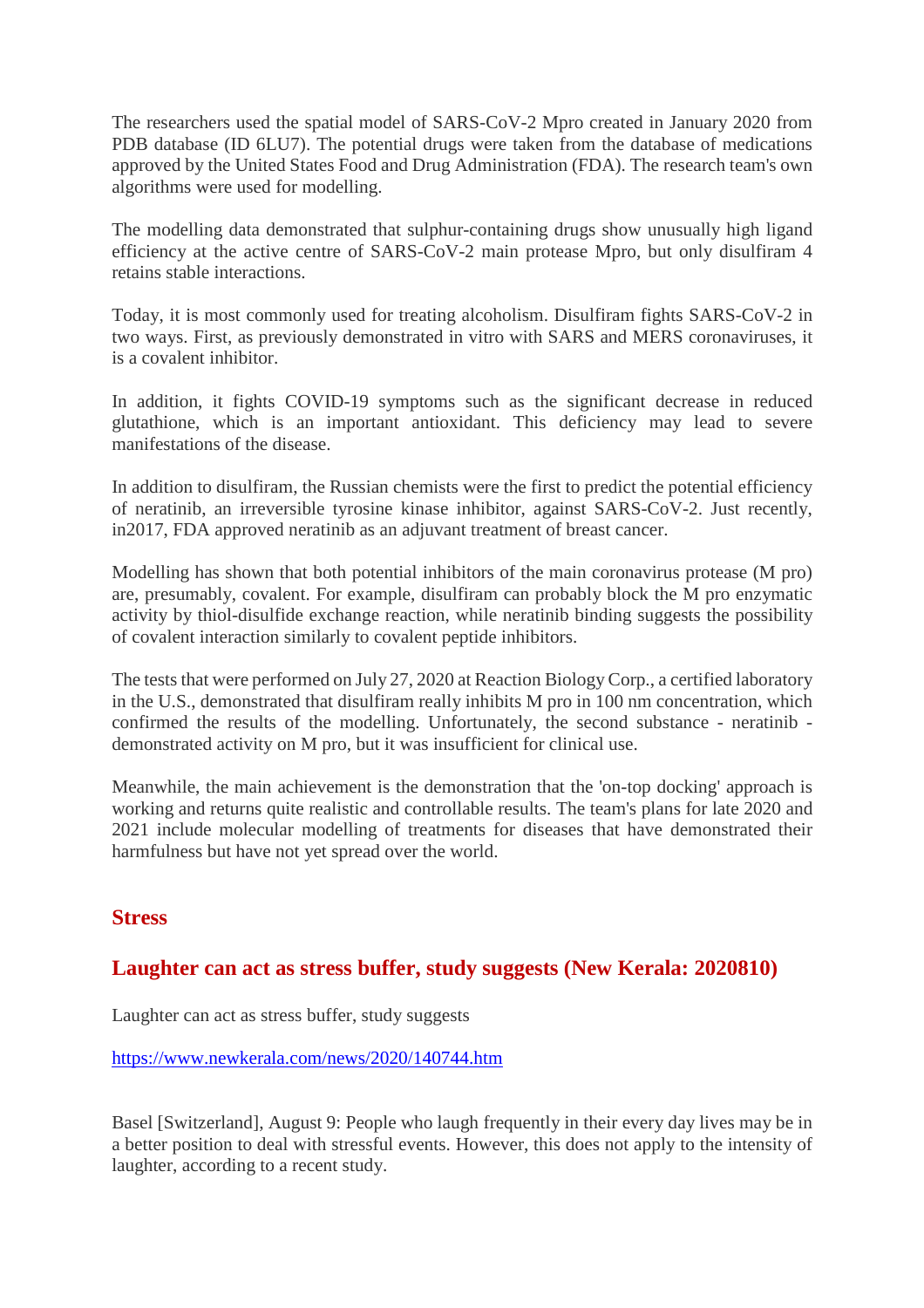The findings of the new research by the University of Basel were published in the journal PLOS ONE.

It is estimated that people typically laugh 18 times a day -- generally during interactions with other people and depending on the degree of pleasure they experience. Researchers have also reported differences related to the time of day, age, and gender -- for example, it is known that women smile more than men on average. Now, researchers from the Division of Clinical Psychology and Epidemiology of the Department of Psychology at the University of Basel have recently conducted a study on the relationship between stressful events and laughter in terms of perceived stress in everyday life.

Questions asked by the app

In the intensive longitudinal study, an acoustic signal from a mobile phone app prompted participants to answer questions eight times a day at irregular intervals for a period of 14 days. The questions related to the frequency and intensity of laughter and the reason for laughing - as well as any stressful events or stress symptoms experienced -- in the time since the last signal.

Using this method, the researchers working with the lead authors, Dr Thea Zander-Schellenberg and Dr Isabella Collins, were able to study the relationships between laughter, stressful events, and physical and psychological symptoms of stress ("I had a headache" or "I felt restless") as part of everyday life. The newly published analysis was based on data from 41 psychology students, 33 of whom were women, with an average age of just under 22.

The intensity of laughter has less influence

The first result of the observational study was expected based on the specialist literature in phases in which the subjects laughed frequently, stressful events were associated with more minor symptoms of subjective stress. However, the second finding was unexpected. When it came to the interplay between stressful events and intensity of laughter (strong, medium or weak), there was no statistical correlation with stress symptoms. "This could be because people are better at estimating the frequency of their laughter, rather than its intensity, over the last few hours," as per the research team.

#### **Dementia**

#### **People who feel dizzy when they stand up are at higher risk of developing dementia: Study (New Kerala: 2020810)**

#### https://www.newkerala.com/news/2020/140727.htm

People who get a feeling of dizziness when they stand up maybe at an increased risk of developing dementia, according to a recent study.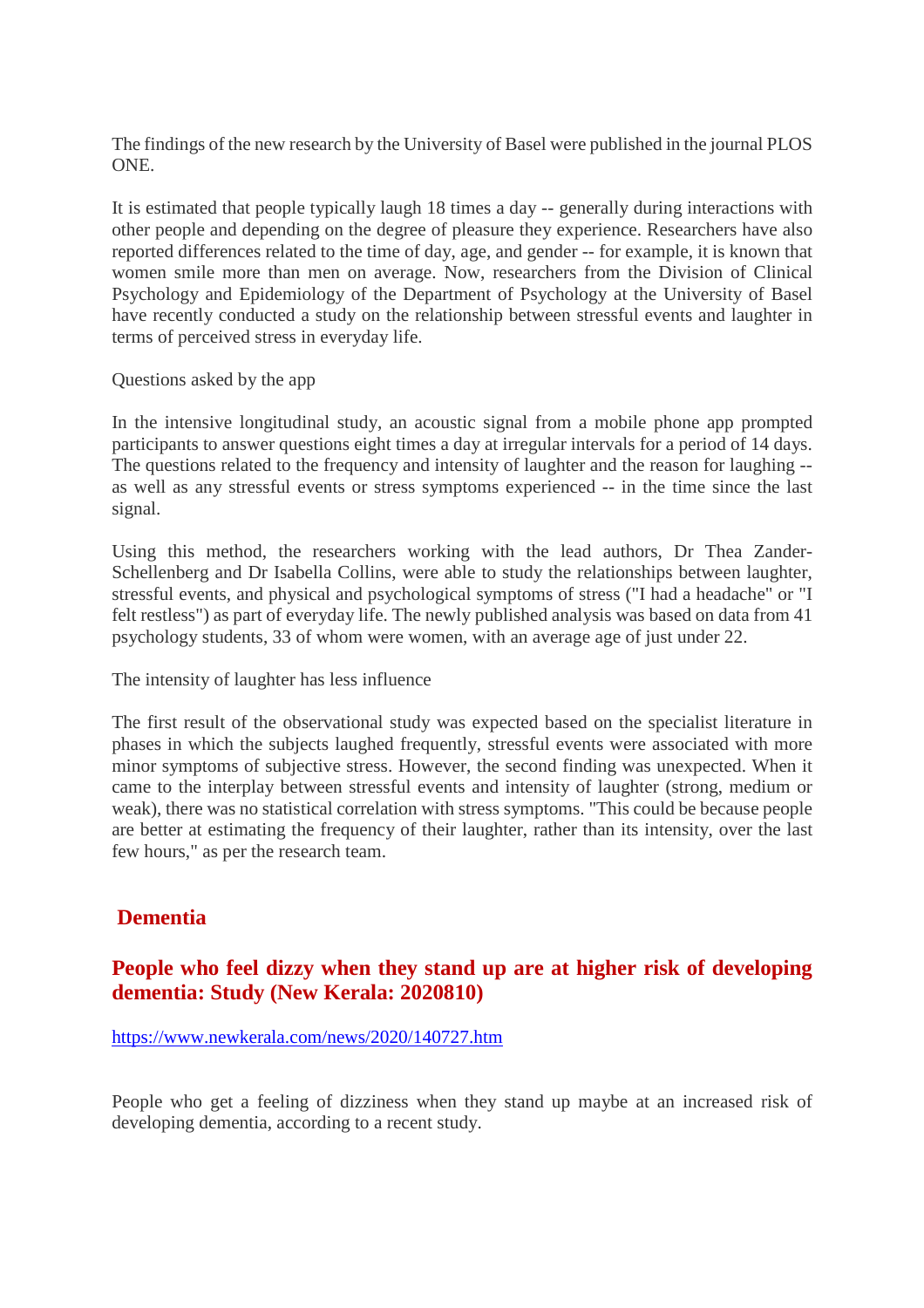The study has been published in Neurology, the medical journal of the American Academy of Neurology.

The condition called orthostatic hypotension occurs when people experience a sudden drop in blood pressure when they stand up.

The study found the link with dementia only in people who have a drop in their systolic blood pressure, not in people with only a drop in their diastolic blood pressure or their blood pressure overall.

Systolic is the first, or top, number in a blood pressure reading and systolic orthostatic hypotension was defined as a drop of at least 15 mmHg after standing from a sitting position.

"People's blood pressure when they move from sitting to standing should be monitored," said study author Laure Rouch, Pharm.D., Ph.D., of the University of California, San Francisco. "It's possible that controlling these blood pressure drops could be a promising way to help preserve people's thinking and memory skills as they age."

The study involved 2,131 people, who were an average age of 73 and did not have dementia when they enrolled. Their blood pressure readings were taken at the start of the study and then one, three and five years later. A total of 15 per cent had orthostatic hypotension, 9 per cent had systolic orthostatic hypotension and 6 per cent had diastolic orthostatic hypotension.

Over the next 12 years, the participants were evaluated to see if anyone developed dementia. A total of 462 people, or 22 per cent, did develop the disease.

The people with systolic orthostatic hypotension were nearly 40 per cent more likely to develop dementia than those who did not have the condition. Fifty of the 192 with systolic orthostatic hypotension, or 26 per cent, developed dementia, compared to 412 of the 1,939 people without it, or 21 per cent.

When researchers adjusted for other factors that could affect dementia risk, such as diabetes, smoking and alcohol use, those with systolic orthostatic hypotension were 37 per cent more likely to develop dementia.

The researchers also found that people whose sitting-to-standing systolic blood pressure readings changed the most from visit-to-visit were more likely to develop dementia years later than people whose readings were more stable.

The people were divided into three groups based on how much their readings changed over time. A total of 24 per cent of people in the group with the most fluctuation in systolic readings later developed dementia, compared to 19 per cent of the people in the group with the least fluctuation.

When researchers adjusted for other factors affecting dementia risk, those in the highest group were 35 per cent more likely to develop dementia than those in the lowest group.

Rouch noted that the study is observational and does not show cause and effect. It only shows an association between blood pressure readings and the development of dementia. Another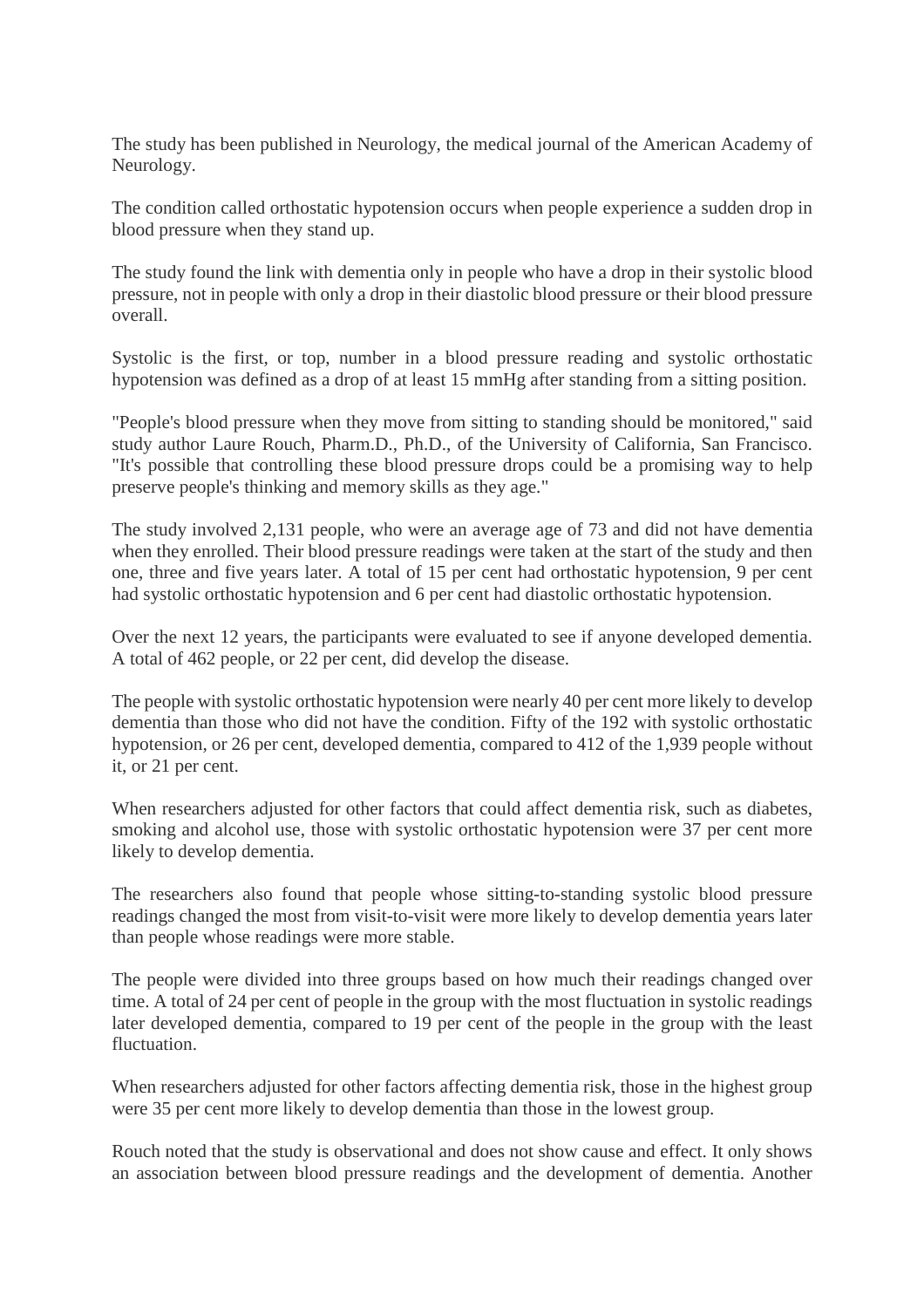limitation of the study was that the diagnosis of dementia was made without a distinction between Alzheimer's disease and vascular dementia.

People who feel dizzy when they stand up are at higher risk of developing dementia: Study Recommend This Article:

#### **Vitamins,**

#### **Experts call for vitamins, minerals rich diet to fight against Covid-19(New Kerala: 2020810)**

https://www.newkerala.com/news/2020/140597.htm

During a session held at the Associated Chambers of Commerce and Industry of India (ASSOCHAM), the health experts stressed the need for inclusion of vitamins and minerals in daily diet to build immunity for the battle against the COVID-19.

The present pandemic has brought the focus back on the role of vitamins as part of nutrition going beyond popular proteins and carbohydrates, they said on Saturday.

The experts weighed in that traditional Indian foods and natural herbs are a potent combination to avert threat from the deadly virus.

"There are several foods which are rich in natural minerals and nutrients, but we destroy their nutritional value in the course of our cooking and consumption practices. Wheat, which in its original form is Dalia, it has important minerals like phosphorus. Still, in our strange wisdom we powder it into a refined maida which is nothing but starch and increases weight and risk of diabetes," said Dr Shikha Sharma, founder and managing director of Dr Shikha's NutriHealth.

Dr Sharma named traditional food items and Ayurvedic herbs that can increase immunity level in the body.

"Barley, Channa, Sattu, seeds - pumpkin, sunflower, chia and flax among others that can be included in diets for a nutrition boost across all age groups. Ashwagandha and Giloy are potent herbs that can be given to both seniors and children. They purify the blood, build the body's immunity, reduce stress and keep intact, healthy pH level in the body," she added.

The session was held while concluding the second edition of the 'Illness to Wellness' series themed 'Building immunity through nutritious food during COVID-19' by ASSOCHAM.

The experts also dismissed the need for a protein or carbohydrate-rich diet, instead advocated for a wholesome, balanced diet especially in times of Corona.

"The beauty of Indian traditions during COVID times is that we need the support of this amazing knowledge of Indian Ayurveda and traditions to beat it," Dr Sharma said.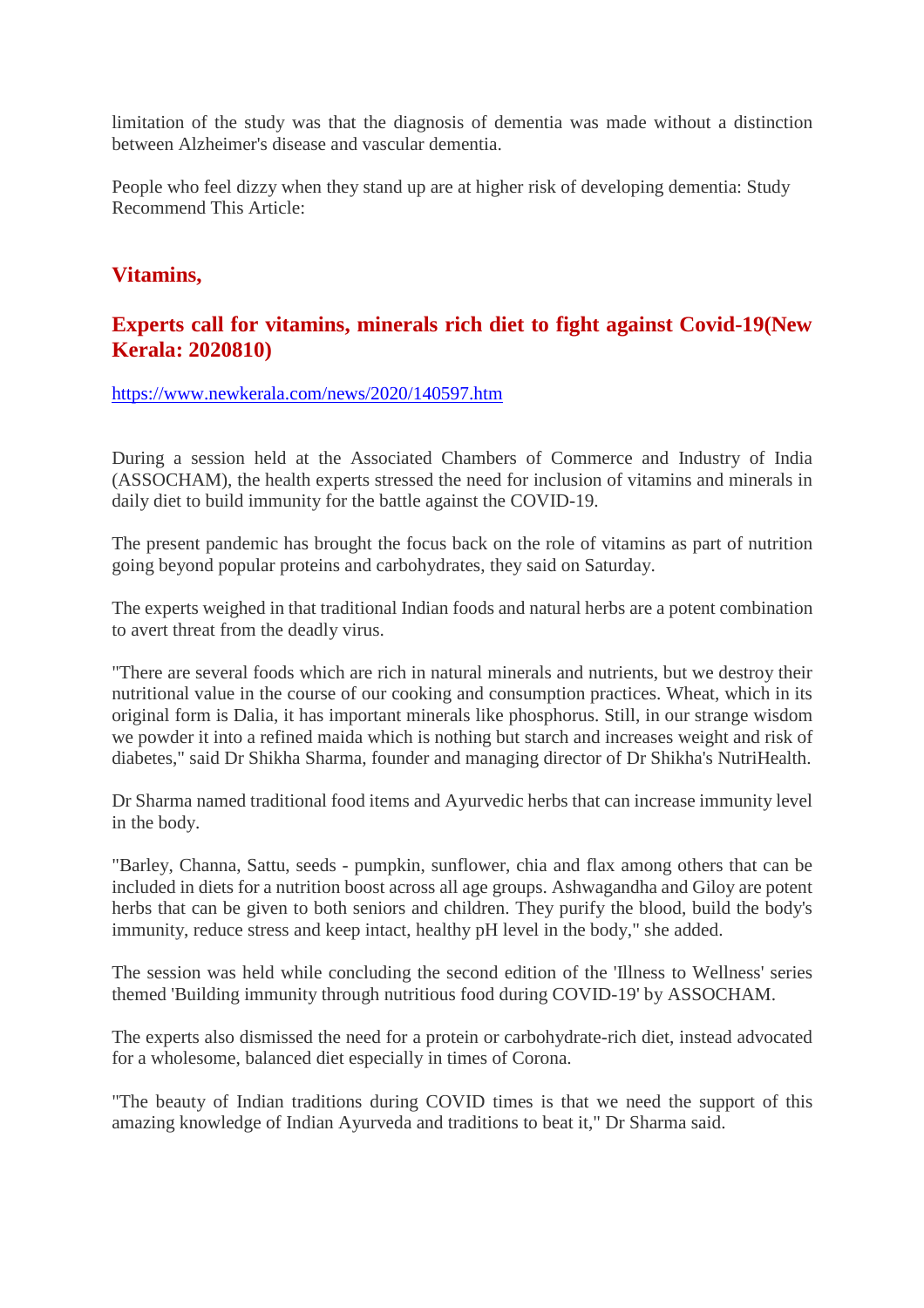The coronavirus has individually turned fatal for individuals with existing comorbidities, for such cases, Dr Sharma emphasised that the first course of action needs to address the health issues through long-term preventive measures such as exercising, avoiding sugar and a maintaining a balanced diet.

Meanwhile, Sangeeta Narayan, nutrition educator and wellness expert, commenting on the impact of proper diet on the mental health said, "Stress plays an essential part in mental health considering the current times. With everything changing, we have to be adaptive. The first and foremost thing is to have a proper 6-8 hour sleep, plan your day in advance, doing all the chores can be overwhelming so allocate tasks for each day whether living with a family or alone. Add fruits or food items rich in Vitamin C. They act as a stress buster and immunity booster. Having proper meals is important, especially a nutritious and nourishing breakfast. Exercising also plays a vital role in managing stress and keeping the mind clear."

Besides, the experts also commented on other aspects which have been impacted after the onset of COVID-19 pandemic.

Anil Rajput, Chairman, ASSOCHAM CSR Council, weighing in on the economic and personal effect of coronavirus, said, "COVID-19 has had a destabilising effect on almost all walks of life for almost five months now. Right now, from nations to societies to economies to health of individuals, it has been an extremely stressful period for all. It has forced on us an unprecedented situation. One has taken quite a bit of time for us to understand the magnitude and painful reality of how slow the recovery is likely to be. It is the individual who has been at the centre of all-round anxiety and insecurity be at economic or personal health front."

#### **COVID Infection (Hindustan: 2020810)**

https://epaper.livehindustan.com/imageview\_244174\_56987622\_4\_1\_10-08- 2020\_0\_i\_1\_sf.html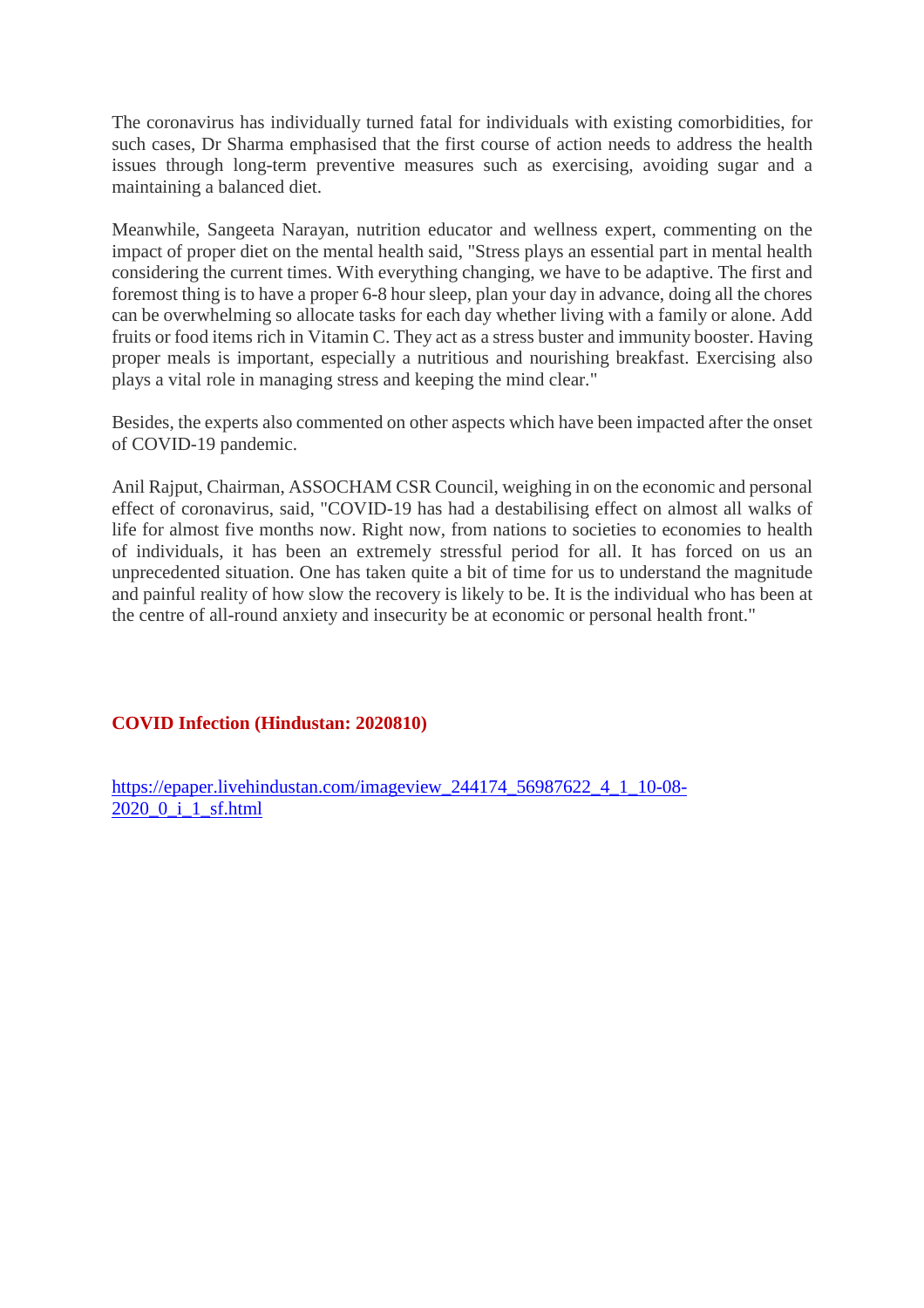# चिंता:विश्व में संक्रमितों की संख्या दो करोड़ के करीब

## वाशिंगटन स्जेंसी

वैश्विक महामारी कोविड-19 का प्रकोप लगातार तेजी से बढ रहा है। वैश्विक स्तर पर कोरोना संक्रमण के कुल मामलों की संख्या रविवार को दो करोड़ के करीब पहुंच गई।

दुनियाभर में कोरोना संक्रमण के मामलों की निगरानी करने वाली वेबसाइट वर्ल्डोमीटर के अनुसार, वैश्विक स्तर पर पिछले 24 घंटे में करीब तीन लाख नए मामले आने के साथ ही रविवार को संक्रमण के कुल मामलों की संख्या 1.99 करोड़ पर पहुंच गई है। वहीं, 5,612 और लोगों के दम तोड़ने से मृतकों की कुल संख्या 7 लाख 31 हजार के पार हो गई है।

1.27 करोड़ मरीज स्वस्थ हुए: दुनियाभर में अब तक 1.27 करोड़ मरीज स्वस्थ भी हुए हैं। बीते दो दिन से लगातार वैश्विक स्तर पर 2.50 लाख से ज्यादा कोरोना संक्रमण के नए मामले सामने आ रहे हैं। मालूम हो कि इससे पहले शनिवार को 2,62,540 और इससे पहले शुक्रवार को 2,83,009 लोग नए संक्रमित मरीज पाए गए थे।

# देश में चौथे दिन भी 60 हजार से ज्यादा मामले

देश में कोरोना के लगातार चौथे दिन 60 हजार से ज्यादा मामले सामने आए । एक दिन में रिकॉर्ड 64 हजार 399 नए मामले आने के साथ ही रविवार को कुल मामलों ने 21 लाख का आंकडा पार कर लिया, जबकि 861 और लोगों की मौत से मृतकों की संख्या 43 हजार 379 हो गई।

रिकॉर्ड केस पेज 13

## एम्स में केवल १६ लोगों को टीका दिया

आईसीएमआर और भारत बायोटेक के कोविड–19 टीके के परीक्षण के लिए पहले चरण में एम्स में सिर्फ 16 वॉलंटियर को ही वैक्सीन दी गई. जबकि 100 लोगों को टीका दिया जाना था। पहले चरण का ट्रायल का लक्ष्य पूरा हो गया। हालांकि, इसमें शामिल लोगों को वैक्सीन की अभी दूसरी डोज देकर परीक्षण जारी रहेगा। > परीक्षण जारी पेज 03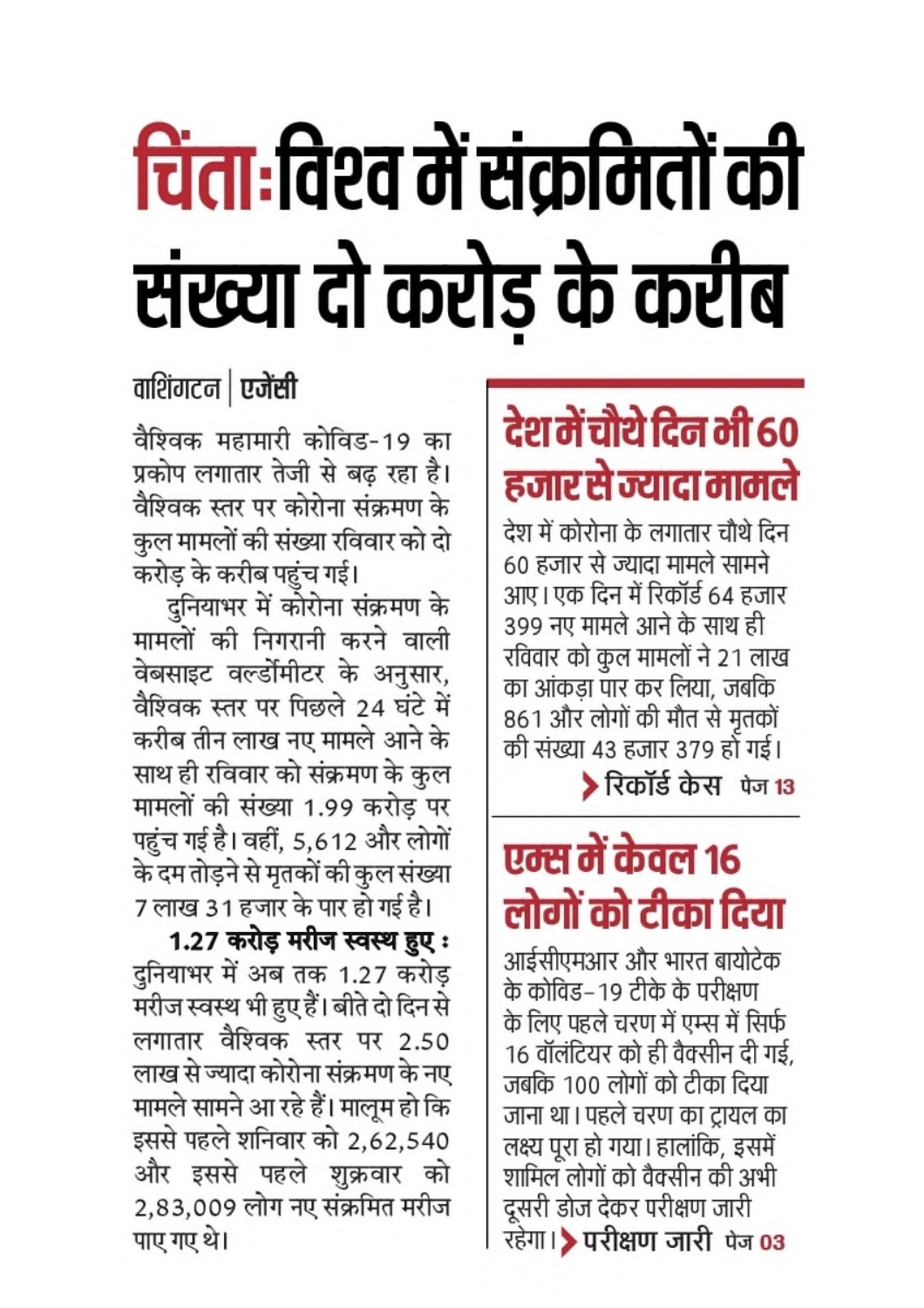#### **Health Care Services (Hindustan 2020810)**

https://epaper.livehindustan.com/imageview\_244176\_56559538\_4\_1\_10-08-2020\_3\_i\_1\_sf.html